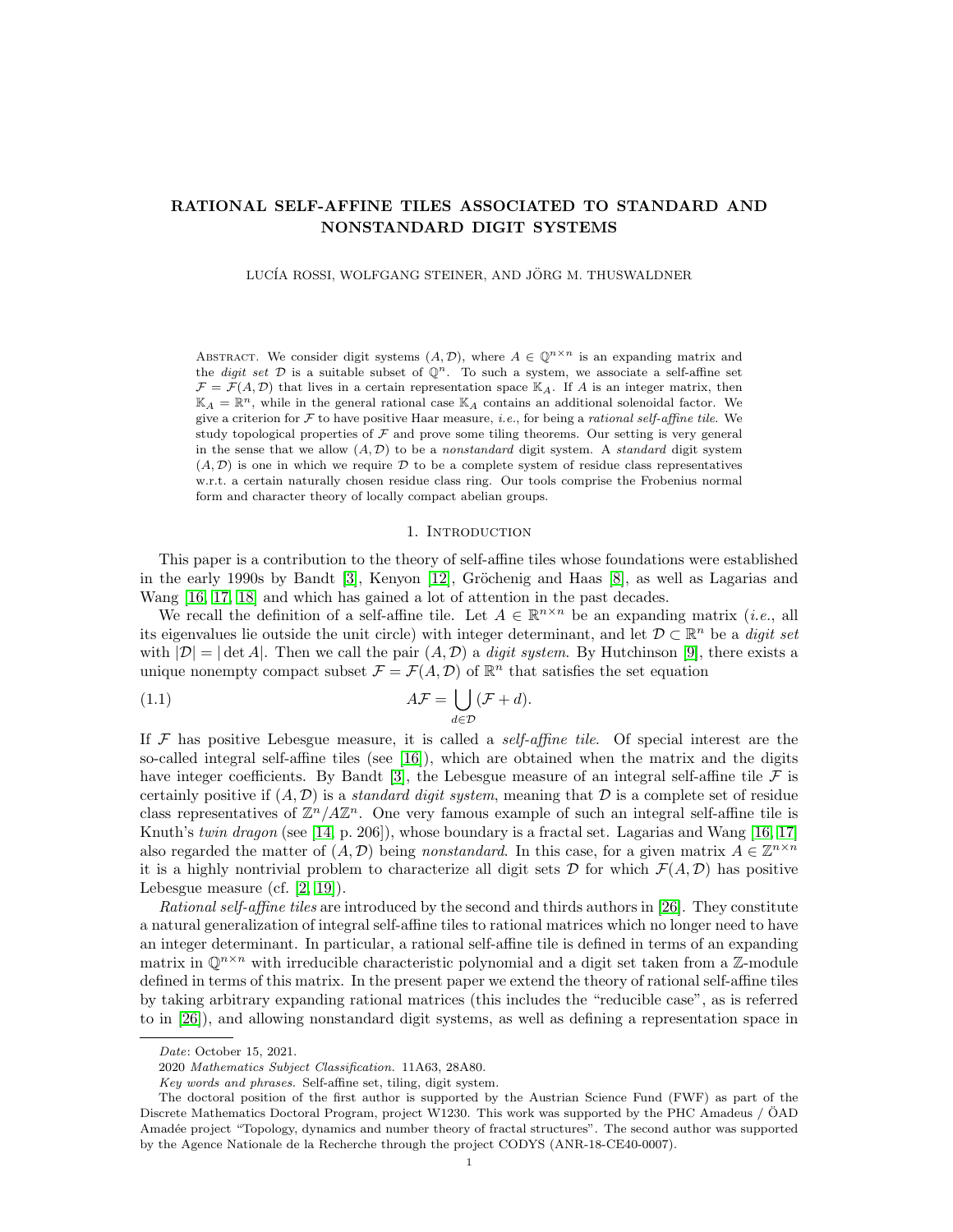a somewhat more general way. We provide results in the spirit of Lagarias and Wang [\[16,](#page-22-2) [17\]](#page-22-3) for this setting.

Let  $A \in \mathbb{O}^{n \times n}$  be an expanding matrix and let

$$
\mathbb{Z}^n[A] := \bigcup_{k=1}^{\infty} \left( \mathbb{Z}^n + A \mathbb{Z}^n + \dots + A^{k-1} \mathbb{Z}^n \right)
$$

be the smallest nontrivial A-invariant  $\mathbb{Z}$ -module containing  $\mathbb{Z}^n$ . We first define a *digit system*  $(A, \mathcal{D})$  where A acts as a base and  $\mathcal{D} \subset \mathbb{Z}^n[A]$  is some finite digit set, and explore its properties. In this digit system, the set  $\mathbb{Z}^n[A]$  plays the role of  $\mathbb{Z}^n$  in the sense that  $(A, \mathcal{D})$  can be used to represent elements of  $\mathbb{Z}^n[A]$ . We will always assume that the digit set  $\mathcal{D}$  satisfies  $|\mathcal{D}| = |\mathbb{Z}^n[A]/A\mathbb{Z}^n[A]|$ , which turns out to be a natural size for a digit set (such digit systems are studied for instance in [\[10\]](#page-22-9)). After that, in order to set up the definition of our tiles, we introduce a representation space of the form  $\mathbb{K}_A := \mathbb{R}^n \times \mathbb{Z}^n((A^{-1}))$ , where  $\mathbb{Z}^n((A^{-1}))$  is a valuation ring of certain Laurent series of powers of  $A^{-1}$  with coefficients in  $\mathbb{Z}^n$ . The ring  $\mathbb{Z}^n((A^{-1}))$  is a solenoid, and in the one-dimensional case it is isomorphic to the ring of b-adic numbers for some  $b \in \mathbb{N}$  (which is even a field when b is a prime number). We establish a suitable "diagonal" embedding  $\varphi$  that maps the elements of  $\mathbb{Z}^n[A]$  into  $\mathbb{K}_A$  in a natural way. This allows us to define the main object of study of this paper: the *rational self-affine tile*  $\mathcal{F} = \mathcal{F}(A, \mathcal{D}) \subset \mathbb{K}_A$ , which arises as the unique nonempty compact solution of the set equation

$$
A\mathcal{F} = \bigcup_{d \in \mathcal{D}} (\mathcal{F} + \varphi(d)),
$$

and can be interpreted as the set of "fractional parts" of expansions in base A with digits in  $\mathcal D$ (embedded in  $\mathbb{K}_A$ ). Since we want to study tilings of  $\mathbb{K}_A$  induced by  $\mathcal{F}$ , we require rational selfaffine tiles to have positive measure, which always holds when  $D$  is a complete set of residue class representatives of  $\mathbb{Z}^n[A]/A\mathbb{Z}^n[A]$ , and in this case we call  $(A, \mathcal{D})$  a standard digit system. However, we also allow  $(A, \mathcal{D})$  to be *nonstandard*, and give a criterion in terms of the digits to guarantee positive measure of  $\mathcal F$  in this general setting. We prove some topological properties of rational self-affine tiles, as well as the existence of two tilings given by translations of  $\mathcal{F}$ : the first one has a translation set defined in terms of the digits  $D$ , and the second one is a multiple tiling where the translation set is a lattice obtained from the ring  $\mathbb{Z}^n[A]$  by embedding it into the space  $\mathbb{K}_A$ . Before arriving to the proof of the existence of the multiple tiling, we present a careful analysis of the character group of the locally compact abelian group  $\mathbb{K}_A$ . The article [\[24\]](#page-22-10) deals with a special one-dimensional case of what we present in this paper. It is accessible to a general audience and serves as an introduction to the topic.

Our theory presents three main features that make its study difficult and rich. First of all, we treat the n-dimensional case: when dealing with matrices, computing quotients is not always so simple, and we make use of some machinery of linear algebra (like the Frobenius normal form) to solve some of these issues. Secondly, we deal with a space that has a  $A^{-1}$ -adic factor, and on it we define an ultrametric. More challenges arrive when we study the character group of the representation space. Finally, we consider nonstandard digit sets. This implies that sometimes we lose the group structure when considering certain digit expansions, which makes it harder to define tilings.

## 2. Setting and definitions

In this section we introduce digit sets and present a way to compute their cardinality. After that we define the representation space, and finally arrive at the definition of a rational self-affine tile.

What we are doing generalizes well-known facts on "ordinary" α-ary expansions. In particular, let  $\alpha$  be an integer with  $|\alpha| > 1$ . Every real number has an expansion

$$
\pm (d_m d_{m-1} \dots d_0.d_{-1}d_{-2}\dots)_\alpha := \pm \sum_{j=-\infty}^m d_j \alpha^j
$$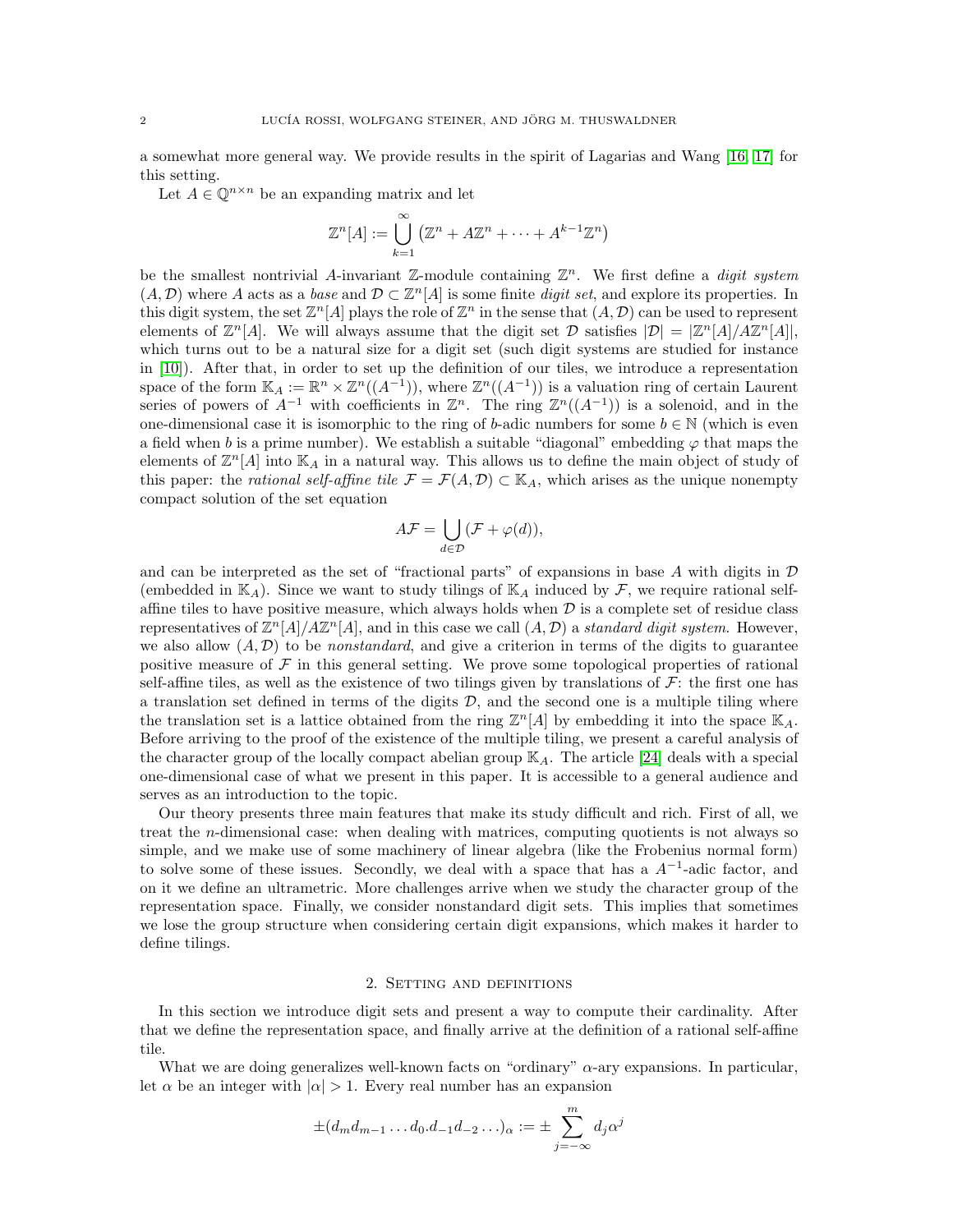in base  $\alpha$ , where every  $d_i$  is a *digit* taken from the set  $\{0, 1, \ldots, |\alpha| - 1\}$  (the sign " $\pm$ " is required only for positive  $\alpha$ ). We can associate to this digit system the set of *integer expansions*, that is, the set of numbers that can be expressed using only nonnegative powers of the base  $\alpha$ ; it equals the lattice  $\mathbb{Z}$ . Besides that there is the set of *fractional parts*, namely, the numbers that can be expressed using only negative powers of the base  $\alpha$  (excluding the added " − " sign at the beginning). This set is a compact interval given by  $J = [0, 1]$  for  $\alpha > 0$  and  $J = \left[\frac{\alpha}{1-\alpha}, \frac{1}{1-\alpha}\right]$  for  $\alpha < 0$ . The collection  $\{J + z | z \in \mathbb{Z}\}\)$  forms a tiling of  $\mathbb{R}$ , and this property geometrically reflects the fact that almost every real has a unique  $\alpha$ -ary expansion. In our general setting,  $\mathbb{Z}^n[A]$  will play the role of  $\mathbb{Z}$ , the rational self-affine tile F will play the role of [0, 1], and  $\mathbb{K}_A$  will play the role of R.

2.1. Digit systems with rational matrices. Many generalizations of  $\alpha$ -ary expansions (also known as radix expansions or radix representations) have been studied. Kempner [\[11\]](#page-22-11) and later R´enyi [\[22\]](#page-22-12) proposed expansions with respect to nonintegral real bases. Knuth [\[13\]](#page-22-13) introduced complex bases and related them to fractal sets. Tilings of  $\mathbb{R}^n$  arising form radix expansions were studied by Vince [\[27\]](#page-22-14), and Kovács [\[15\]](#page-22-15) considered digit systems in finite dimensional Euclidean spaces. Akiyama et al. [\[1\]](#page-21-2) introduced a type of expansion where the base is a rational number, and generalizations have been studied in [\[4\]](#page-21-3) and [\[25\]](#page-22-16). In [\[26\]](#page-22-8), the authors considered digit expansions where the base is an algebraic number, which is equivalent to taking expansions w.r.t. rational matrices with irreducible characteristic polynomial. The setting from the present paper is a generalization of the one in [\[26\]](#page-22-8) for arbitrary expanding rational matrices.

Following Kovács [\[15\]](#page-22-15), given an integer matrix  $A \in \mathbb{Z}^{n \times n}$ , we can consider expansions in base A with digits in a certain set  $\mathcal{D} \subset \mathbb{Z}^n$ , meaning we look at ways of expanding a vector  $x \in \mathbb{R}^n$  in the form

(2.1) 
$$
x = \sum_{j=-\infty}^{k} A^j d_j, \quad d_j \in \mathcal{D},
$$

and this is linked to the study of integral self-affine tiles that we have mentioned before (see [\[16\]](#page-22-2)). We need the assumption that  $A$  is expanding in order for this series to converge.

If we consider a rational matrix  $A \in \mathbb{Q}^{n \times n}$ , then  $\mathbb{Z}^n[A]$  is the natural generalization of  $\mathbb{Z}^n$  (we refer to [\[10\]](#page-22-9) for more on rational matrix digit systems). This leads to the following definition.

**Definition 2.1** (Digit system). Let  $A \in \mathbb{Q}^{n \times n}$  be an expanding matrix and let  $\mathcal{D} \subset \mathbb{Z}^n[A]$  be such that  $|\mathcal{D}| = |\mathbb{Z}^n[A]/A\mathbb{Z}^n[A]|$ . Then we say that  $(A, \mathcal{D})$  constitutes a *digit system*, where A is the base and  $\mathcal D$  is the *digit set*. When  $\mathcal D$  is a complete set of residue class representatives of  $\mathbb{Z}^n[A]/A\mathbb{Z}^n[A]$ , we say that  $(A, \mathcal{D})$  is a *standard digit system* (following [\[16,](#page-22-2) p. 163]). Otherwise, we say that  $(A, \mathcal{D})$  is a nonstandard digit system.

In connection with digit systems, finite expansions are desirable. For digit systems  $(A, \mathcal{D})$ , the finiteness property, stating that every vector  $x \in \mathbb{Z}^n[A]$  has a finite expansion of the form  $x = A^k d_k + \cdots + A d_1 + d_0$  has been studied extensively (see [\[10\]](#page-22-9) and the references given there). It is easily seen that the requirement that  $\mathcal D$  is a complete system of residue class representatives of  $\mathbb{Z}^n[A]/A\mathbb{Z}^n[A]$  is a necessary, but in general not sufficient, condition for  $(A, \mathcal{D})$  to have the finiteness property. Eventually periodic expansions have also been investigated.

Computing the size of a digit set for a given expanding matrix  $A \in \mathbb{Q}^{n \times n}$  amounts to computing the order of the quotient group  $\mathbb{Z}^n[A]/A\mathbb{Z}^n[A]$ , and this is not always straightforward. From here onwards, set

<span id="page-2-0"></span>(2.2) 
$$
a := |\mathbb{Z}^n[A]/A\mathbb{Z}^n[A]|, \quad b := |\mathbb{Z}^n[A^{-1}]/A^{-1}\mathbb{Z}^n[A^{-1}]|.
$$

We now show how to make use of the Frobenius normal form of  $A$  to compute  $a$  and  $b$ , and we prove that  $|\det A| = \frac{a}{b}$ , which will be crucial later. Let  $A \in \mathbb{Q}^{n \times n}$  with characteristic polynomial  $\chi_A$  be given. Consider the space  $\mathbb{Q}^n$  regarded as a finitely generated  $\mathbb{Q}[t]$ -module with the action of t given by multiplication by A, that is, if  $v \in \mathbb{Q}^n$  then  $t \cdot v := Av$ , and the action can be linearly extended to all elements in  $\mathbb{Q}[t]$ . According to the structure theorem for finitely generated modules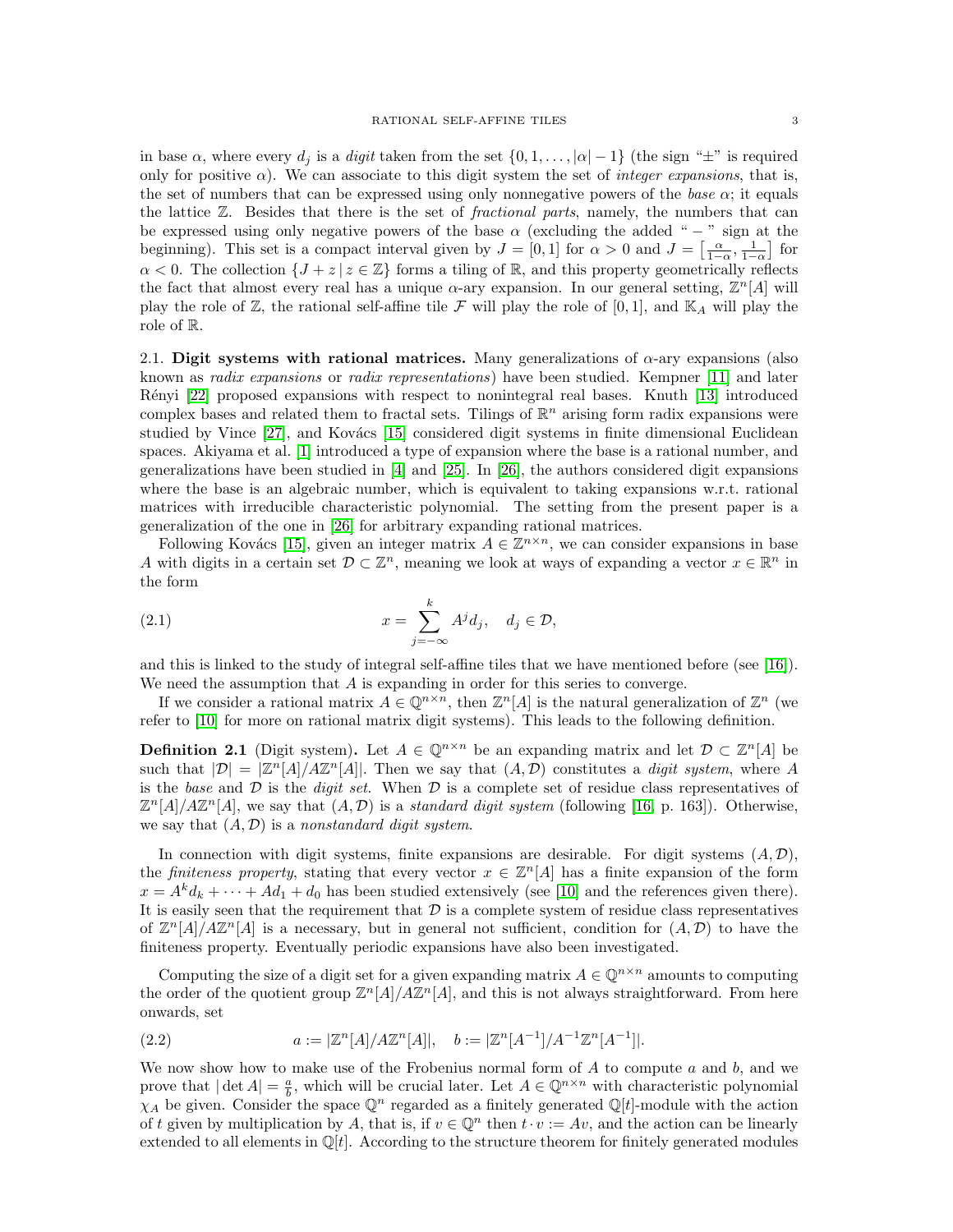over principal ideal domains (see [\[5,](#page-21-4) Chapter 12, Theorem 6]), there exists an isomorphism of the form

$$
\mathbb{Q}^n \simeq \bigoplus_{i=1}^k \mathbb{Q}[t]/(p_i),
$$

where  $p_i \in \mathbb{Q}[t]$  are the so-called *invariant factors* of  $\mathbb{Q}^n$ , with the divisibility properties  $p_1 | p_2 |$  $\ldots$  |  $p_k$  |  $\chi_A$ . The polynomials  $p_i$  are assumed to be monic, and with this assumption they are unique. This implies that A is similar to a block diagonal matrix  $F = diag(C_1, \ldots, C_k)$ , where  $C_i$  is the companion matrix of  $p_i$   $(1 \leq i \leq k)$ . F is the well-known Frobenius normal from of A, also called rational canonical form, see [\[5,](#page-21-4) Section 12.2]. Using this notation, we get the following result which shows how to compute the value of a.

<span id="page-3-4"></span>**Proposition 2.2.** Let  $A \in \mathbb{Q}^{n \times n}$  be given, let  $p_i$   $(1 \leq i \leq k)$  be the corresponding invariant factors, and consider the integer polynomials  $q_i = c_i p_i \in \mathbb{Z}[t]$ , where each  $c_i \in \mathbb{Z}$  is chosen so that  $q_i$  has coprime coefficients. Let  $q_i^* \in \mathbb{Z}[t]$  be the reciprocal polynomial of  $q_i$ , namely  $q_i^*(t) := t^{\deg(q_i)} q_i(t^{-1})$ . Then

<span id="page-3-3"></span>(2.3) 
$$
a = \prod_{i=1}^{k} |q_i(0)|, \quad b = \prod_{i=1}^{k} |q_i^*(0)|,
$$

and  $|\det A| = \frac{a}{b}$ .

*Proof.* Let  $F = diag(C_1, \ldots, C_k)$  be the Frobenius normal form of A. Then it is clear that

<span id="page-3-2"></span>(2.4) 
$$
a = \prod_{i=1}^{k} |\mathbb{Z}^{\deg(q_i)}[C_i]/C_i \mathbb{Z}^{\deg(q_i)}[C_i]|.
$$

Let  $C \in \mathbb{Q}^{m \times m}$  be the companion matrix of some polynomial  $p \in \mathbb{Q}[t]$  and let  $q = cp \in \mathbb{Z}[t]$ , where  $c \in \mathbb{Z}$  is chosen so that q has coprime coefficients. We claim that

<span id="page-3-1"></span>
$$
\mathbb{Z}^m[C] \simeq \mathbb{Z}[t]/(q).
$$

To prove this, let  $v \in \mathbb{Z}^m[C]$  be given; then it can be expressed as  $v = \sum_{j=0}^L C^j v_j$  with  $v_j \in \mathbb{Z}^m$ ,  $L \geq 0$ . For  $1 \leq j \leq m$ , denote by  $e_j \in \mathbb{Q}^m$  the j-th canonical basis vector. Clearly, each  $v_j$  can be expressed in the canonical basis with integer coefficients. Because  $C$  is a companion matrix, it follows that  $C\mathbf{e}_j = \mathbf{e}_{j+1}$  for  $1 \leq j < m$ , so all this yields that v is of the form

<span id="page-3-0"></span>(2.6) 
$$
v = \sum_{j=0}^{\ell} b_j C^j \mathbf{e}_1,
$$

for some  $\ell \in \mathbb{N}$  minimal and  $b_0, \ldots, b_\ell \in \mathbb{Z}$ . If  $\ell \geq m$ , we will show that we can take  $b_m, \ldots, b_\ell \in$  $\{0,\ldots,|q^*(0)|-1\}$  (here,  $q^* \in \mathbb{Z}[t]$  is the reciprocal polynomial of q, so  $q^*(0)$  corresponds to the leading coefficient of q). Indeed, note that  $q(C) = 0$  because C is the companion matrix of q. Suppose that  $b_\ell$  is not in  $\{0, \ldots, |q^*(0)| - 1\}$ ; then one can add or subtract  $C^{\ell-m}q(C) = 0$  in order to obtain another expression on the right side of  $(2.6)$ , without altering the value of v. This can be done the appropriate number of times, so we can assume w.l.o.g. that  $b_{\ell} \in \{0, \ldots, |q^*(0)| - 1\}.$ Repeating this for  $\ell - 1, \ell - 2, \ldots, m$ , one arrives at  $b_m, \ldots, b_\ell \in \{0, \ldots, |q^*(0)| - 1\}$ , and the representation [\(2.6\)](#page-3-0) with this property and  $\ell$  minimal is unique.

By [\[25,](#page-22-16) Lemma 4.1] each polynomial  $r \in \mathbb{Z}[t]/(q)$  can be expressed uniquely as  $r = r' +$  $\sum_{j=m}^{\ell} r_j t^j \mod q$ , with  $r' \in \mathbb{Z}[x]$ ,  $\deg(r') < m, \ell \in \mathbb{N}$  and  $r_m, \ldots, r_{\ell} \in \{0, \ldots, |q^*(0)| - 1\}$ . Using this, one easily checks that

$$
h: \mathbb{Z}^m[C] \to \mathbb{Z}[t]/(q); \quad \sum_{i=0}^{\ell} b_i C^i \mathbf{e}_1 \mapsto \sum_{i=0}^{\ell} b_i t^i
$$

is an isomorphism and the claim in [\(2.5\)](#page-3-1) is proved.

Because  $th(G) = h(CG)$  for any  $G \in \mathbb{Z}^m[C]$ , this isomorphism implies that

$$
\mathbb{Z}^m[C]/C\mathbb{Z}^m[C] \simeq \mathbb{Z}[t]/(q,t).
$$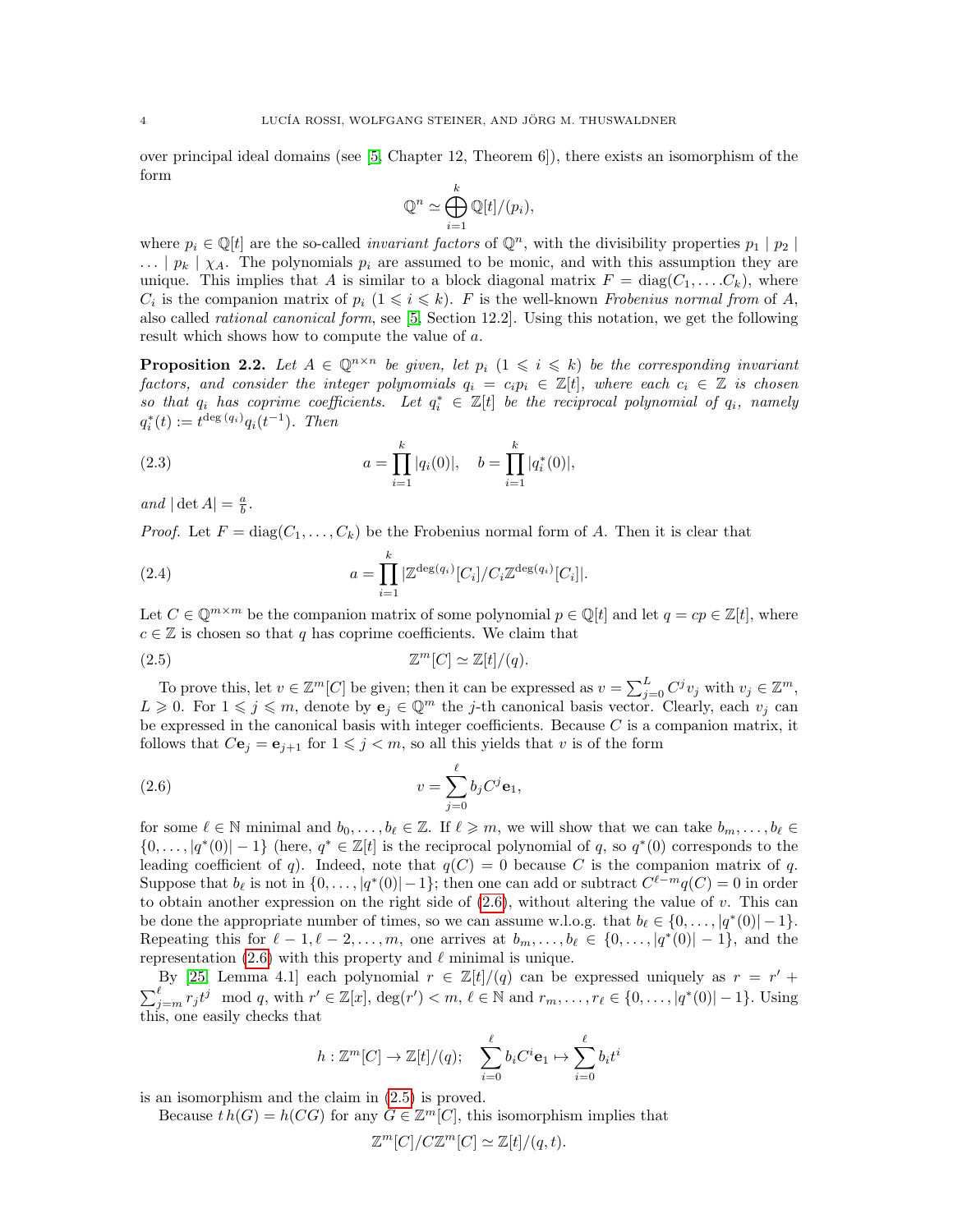It is easy to check that  $|Z[t]/(q,t)| = |q(0)|$  (see [\[25,](#page-22-16) p. 1460]) and, hence, we have that

(2.7) 
$$
|\mathbb{Z}^m[C]/C\mathbb{Z}^m[C]| = |q(0)|.
$$

Applying [\(2.7\)](#page-4-0) for  $q = q_i$  (1  $\leq i \leq k$ ) in [\(2.4\)](#page-3-2), the left equation of [\(2.3\)](#page-3-3) follows. The right equation of [\(2.3\)](#page-3-3) is proved in the same way by replacing A by  $A^{-1}$ . The assertion det  $A = \frac{a}{b}$  follows from  $(2.3)$  (recall the definition of  $q_i$  and the fact that each  $p_i$  is monic), because

<span id="page-4-0"></span>
$$
|\det A|
$$
 =  $\prod_{i=1}^k |\det C_i|$  =  $\prod_{i=1}^k |p_i(0)|$  =  $\prod_{i=1}^k \frac{|q_i(0)|}{|q_i^*(0)|} = \frac{a}{b}$ .

2.2. The representation space. Properties of digit systems and digit expansions can be reflected geometrically via self-affine sets and tilings. The space  $\mathbb{K}_A$ , defined in what follows for a given  $A \in \mathbb{Q}^{n \times n}$ , will turn out to be a natural space where these sets and tilings can be defined. Suppose that we wanted to define a set  $\mathcal{F}(A, \mathcal{D}) \subset \mathbb{R}^n$  satisfying [\(1.1\)](#page-0-0). In order to define a tiling, we would require the union on the right side of [\(1.1\)](#page-0-0) to be essentially disjoint. We know that the action of A scales the Lebesgue measure of a set by  $|\det A|$ , so if A has a nonintegral determinant and F has positive measure, we would need  $\mathcal D$  to have a nonintegral amount of digits, which is of course not doable. We will show that the action of A in  $\mathbb{K}_A$  multiplies the Haar measure of a set by a, where  $a \in \mathbb{N}$  is as in [\(2.2\)](#page-2-0).

Standard digit systems  $(A, \mathcal{D})$  where the characteristic polynomial  $\chi_A$  of  $A \in \mathbb{Q}^{n \times n}$  is irreducible are considered in [\[26\]](#page-22-8). Rational self-affine tiles are introduced as subsets of a representation space of the form  $\mathbb{R}^n \times \prod_{\mathfrak{p}} K_{\mathfrak{p}}$ , where each  $K_{\mathfrak{p}}$  is a completion of a number field K (defined in terms of  $\chi_A$ ) with respect to a certain absolute value  $|\cdot|_p$ . The representation space  $\mathbb{K}_A$  from the present paper is a generalization of this, and can be defined in a simpler way. In the irreducible case, both settings are isomorphic.

Let  $A \in \mathbb{Q}^{n \times n}$  be expanding. For convenience of notation, from here onwards we set

$$
B := A^{-1}.
$$

Consider the ring

<span id="page-4-1"></span>
$$
\mathbb{Z}^n(B) = \bigcup_{k \geq 1} (B^{-k}\mathbb{Z}^n + B^{-k+1}\mathbb{Z}^n + \dots + B^k\mathbb{Z}^n)
$$

(note that  $\mathbb{Z}^n(A) = \mathbb{Z}^n(B)$ ). We define on  $\mathbb{Z}^n(B)$  the *B*-adic valuation  $\nu : \mathbb{Z}^n(B) \to \mathbb{Z} \cup {\infty}$  as

(2.8) 
$$
\nu(y) := \begin{cases} \min\{k \in \mathbb{Z} \mid y \in B^k \mathbb{Z}^n[B] \setminus B^{k+1} \mathbb{Z}^n[B] \}, & y \neq 0, \\ \infty, & y = 0. \end{cases}
$$

On  $\mathbb{Z}^n(B)$  the *B*-adic metric is defined by

(2.9) 
$$
\mathbf{d}_B(y, y') := b^{-\nu(y-y')},
$$

for b as in [\(2.2\)](#page-2-0) and  $y, y' \in \mathbb{Z}^n(B)$ , with the convention that  $b^{-\infty} = 0$ .

**Definition 2.3** (*B*-adic series). We define the space  $\mathbb{Z}^n((B))$  of *B-adic series* as the completion of  $\mathbb{Z}^n(B)$  with respect to the metric  $\mathbf{d}_B$ .

We extend the metric  $\mathbf{d}_B$  to the completion  $\mathbb{Z}^n((B))$ , and hence we extend the B-adic valuation v to  $\mathbb{Z}^n((B))$  so that it satisfies [\(2.9\)](#page-4-1). Then, every nonzero  $y \in \mathbb{Z}^n((B))$  can be expressed as Laurent series

(2.10) 
$$
y = \sum_{j=\nu(y)}^{\infty} B^j y_j, \quad y_j \in \mathbb{Z}^n,
$$

of powers of B with coefficients in  $\mathbb{Z}^n$ , which converges w.r.t. the metric  $\mathbf{d}_B$ . Then  $\nu(y)$  is the smallest index such that y has an expansion [\(2.10\)](#page-4-2) with  $y_{\nu(y)} \neq 0$ . We denote by  $\mathbb{Z}^n[[B]]$  the subring of  $\mathbb{Z}^n((B))$  consisting of points  $y \in \mathbb{Z}^n((B))$  with  $\nu(y) \geq 0$ , the ring of power series in B with coefficients in  $\mathbb{Z}^n$ . The B-adic metric satisfies the *ultrametric inequality*, namely

<span id="page-4-2"></span>
$$
\mathbf{d}_B(y, y') \leqslant \max\{\mathbf{d}_B(y, y''), \mathbf{d}_B(y'', y')\}
$$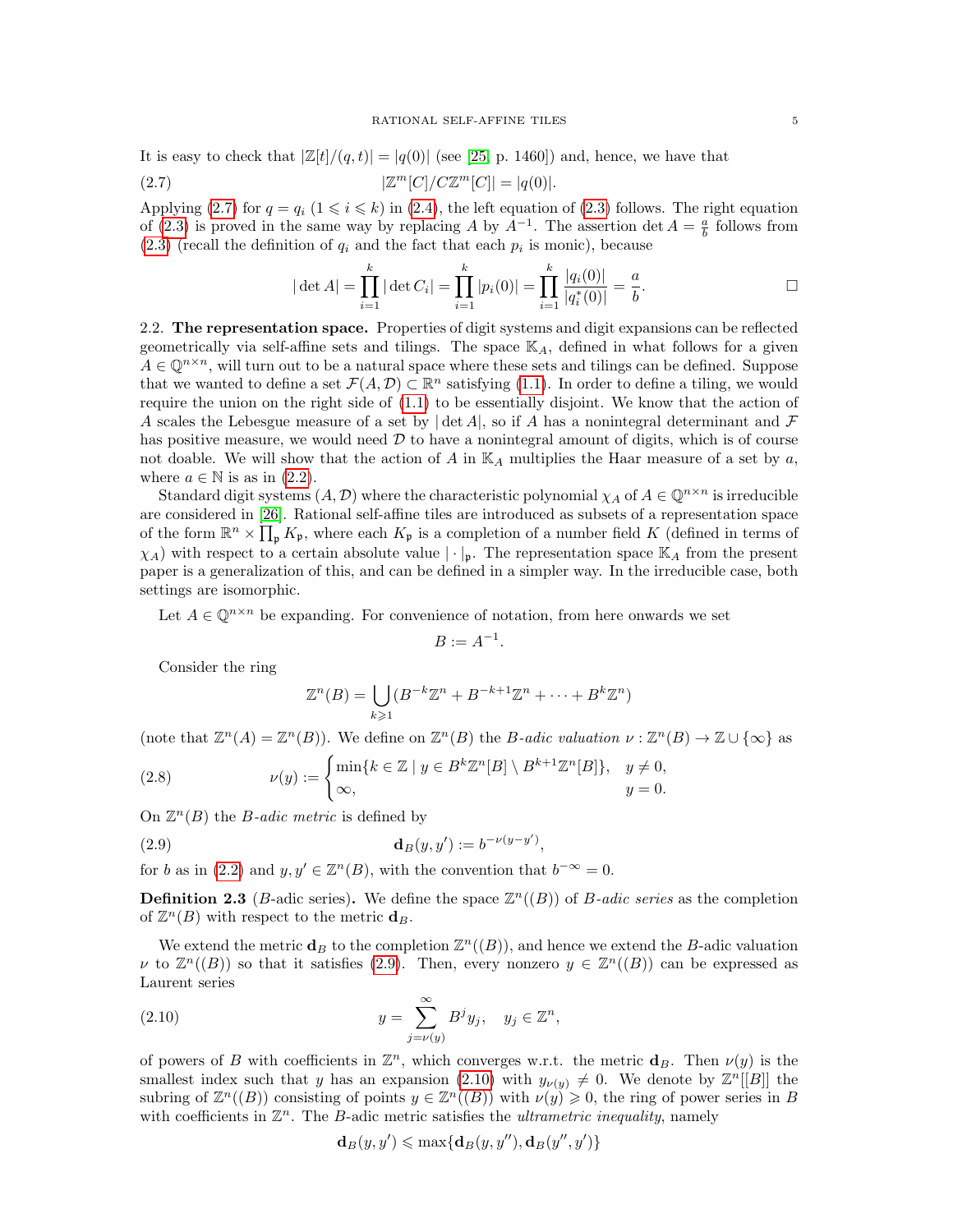for every  $y, y', y'' \in \mathbb{Z}^n((B))$ . This metric turns  $\mathbb{Z}^n((B))$  into a complete separable space, which is also a locally compact topological group. Thus there is a Haar measure  $\mu_B$  on  $\mathbb{Z}^n((B))$  which is normalized in a way that  $\mu_B(\mathbb{Z}^n[[B]]) = 1$ , and we call it the *B*-adic measure. If  $M \subset \mathbb{Z}^n((B))$ is a measurable set, then

$$
\mu_B(A^k M) = b^k \mu_B(M).
$$

**Remark 2.4.** Let  $n = 1$ . In this case,  $A = \frac{a}{b}$  where a and b are coprime integers. Suppose  $b \ge 2$ . We obtain that  $\mathbb{Z}^n((B)) \simeq \mathbb{Q}_b$ , where  $\mathbb{Q}_b$  is the ring of b-adic numbers, and  $\mathbb{Z}^n[[B]] \simeq \mathbb{Z}_b$ , where  $\mathbb{Z}_b$  is the ring of b-adic integers.

**Definition 2.5** (The representation space). Given an expanding matrix  $A \in \mathbb{Q}^{n \times n}$ , define the representation space  $\mathbb{K}_A$  as

<span id="page-5-0"></span>
$$
\mathbb{K}_A := \mathbb{R}^n \times \mathbb{Z}^n((B)).
$$

We endow the space  $\mathbb{K}_A$  with the following structures:

- (1) It inherits the structure of an additive group from its cartesian factors.
- (2) Consider the group of matrices given by

$$
\mathbb{Z}[A] := \bigcup_{k \geq 1} (\mathbb{Z}A^{-k} + \mathbb{Z}A^{-k+1} + \dots + \mathbb{Z}A^{k}).
$$

Then  $\mathbb{Z}[A]$  acts on  $\mathbb{K}_A$  by multiplication, *i.e.*,  $G(x, y) = (Gx, Gy)$  if  $G \in \mathbb{Z}[A]$  and  $(x, y) \in$  $\mathbb{K}_A$ .

(3) We define the metric

$$
\mathbf{d}((x,y),(x',y')):=\max\{\|x-x'\|,\mathbf{d}_B(y,y')\},\
$$

for  $(x, y), (x', y') \in \mathbb{K}_A$ , where  $\|\cdot\|$  denotes the Euclidean norm in  $\mathbb{R}^n$  and  $\mathbf{d}_B$  is the B-adic metric in  $\mathbb{Z}^n((B))$ . This turns  $\mathbb{K}_A$  into a locally compact topological group. It is easy to check that, for every closed ball  $\mathbf{B}_r(x, y)$  of radius  $r > 0$  and center  $(x, y) \in \mathbb{K}_A$ , there is a decomposition

$$
\mathbf{B}_r(x,y) = \mathbf{B}_r(x) \times \mathbf{B}_r(y),
$$

into closed balls on each respective space. This characterizes the topology of  $\mathbb{K}_{A}$ .

(4) We define a measure  $\mu$  in  $\mathbb{K}_A$  as the product measure

$$
\mu := \lambda \times \mu_B,
$$

with  $\lambda$  being the Lebesgue measure in  $\mathbb{R}^n$  and  $\mu_B$  the B-adic measure in  $\mathbb{Z}^n((B))$ . Then  $\mu$  is the Haar measure on  $\mathbb{K}_A$  satisfying  $\mu([0,1] \times \mathbb{Z}^n[[B]]) = 1$ .

<span id="page-5-1"></span>**Remark 2.6.** Note that, when  $A \in \mathbb{Z}^{n \times n}$  is an integer matrix, the space  $\mathbb{Z}^n((B))$  is trivial and plays no role, and hence  $\mathbb{K}_A = \mathbb{R}^n$ . However,  $\mathbb{K}_A = \mathbb{R}^n$  may also happen in the noninteger case: for example, if  $A = \begin{pmatrix} 2 & \frac{1}{2} \\ 0 & 3 \end{pmatrix}$  we have  $b = 1$ . Suppose  $b = 1$ , *i.e.*, that  $\mathbb{Z}^n[B]/B\mathbb{Z}^n[B]$  is trivial. Then by Lemma [2.2](#page-3-4) det  $A = a$  is an integer. The results presented in Section [3](#page-7-0) are proven by Lagarias and Wang in [\[17\]](#page-22-3) for real expanding matrices with integer determinant. For this reason, in all that follows we assume  $b \geq 2$ .

**Lemma 2.7.** If  $M \subset \mathbb{K}_A$  is a measurable set, then  $\mu(AM) = a \mu(M)$ .

*Proof.* Consider a measurable subset of  $\mathbb{K}_A$  of the form  $M_1 \times M_2$ , where  $M_1 \subset \mathbb{R}^n$  and  $M_2 \subset$  $\mathbb{Z}^n((B))$  are both measurable sets. We have seen in Proposition [2.2](#page-3-4) that det  $A = \frac{a}{b}$ . Then

$$
\mu(A(M_1 \times M_2)) = \lambda(AM_1) \mu_B(AM_2) = \frac{a}{b} \lambda(M_1) b \mu_B(M_2) = a \mu(M_1 \times M_2).
$$

Since  $\mu = \lambda \times \mu_B$  is a product measure, the  $\sigma$ -algebra of  $\mu$ -measurable sets is generated by sets of the form  $M_1 \times M_2$ . Therefore, if  $M \subset \mathbb{K}_A$  is measurable we have  $\mu(AM) = a \mu(M)$ .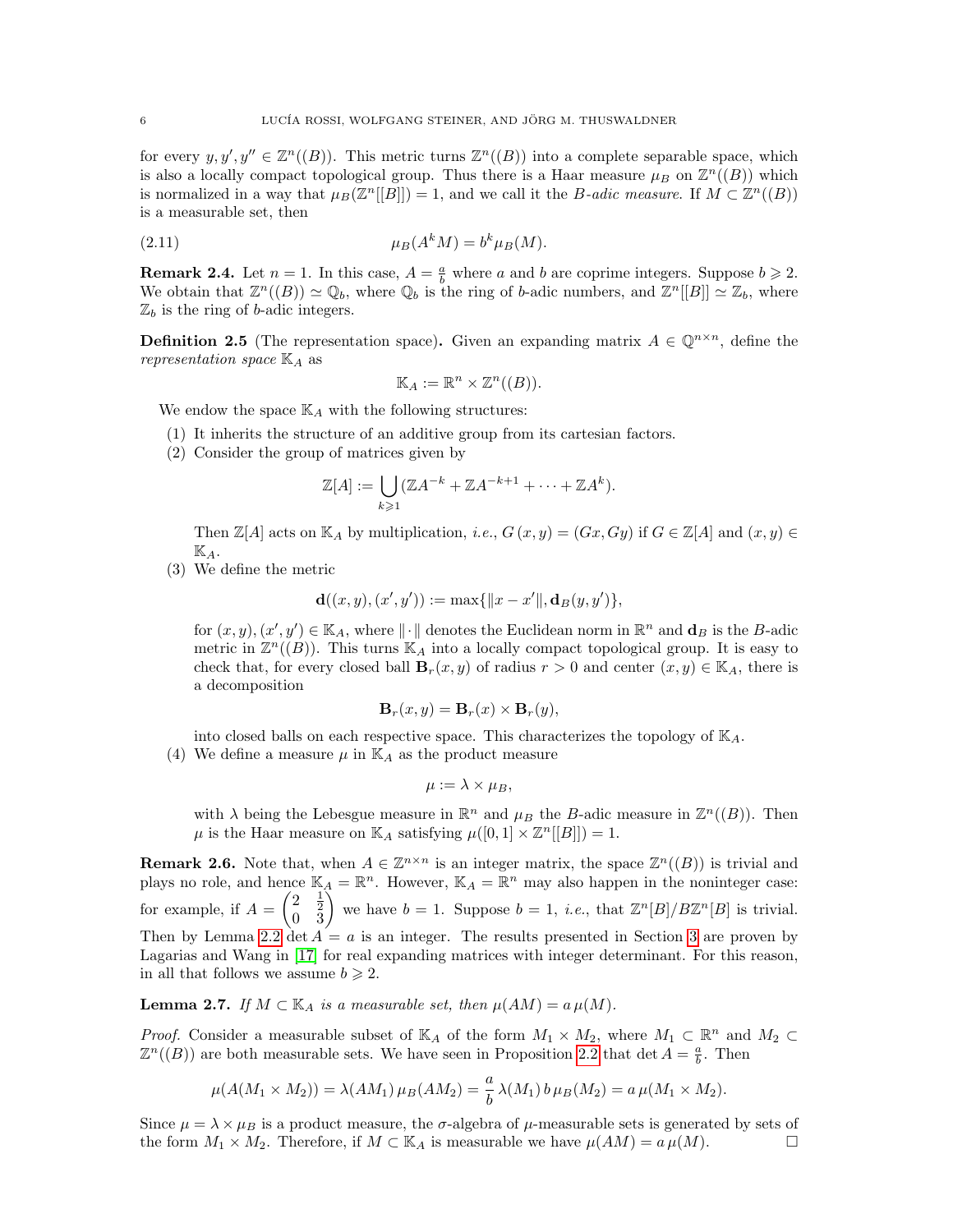The previous lemma implies that, in some sense, the base  $A$  has "enough space" for  $a$  digits when the digit system is embedded in  $\mathbb{K}_A$ . In fact, when considering a rational matrix A with integer determinant, it suffices to take  $|\mathcal{D}| = |\det A|$ , because A acts in some sense like an integer matrix: the action of  $A$  scales the measure of a set by an integer factor. When  $A$  has nonintegral determinant, it turns turns out that A acts in  $\mathbb{K}_A$  like an integer matrix, and that is why this space is appropriate for our purposes. This relation between the measure and the cardinality of the digit set will be important in all that follows.

2.3. Rational self-affine tiles. We proceed to introduce a set  $\mathcal F$  associated to the digit system  $(A, \mathcal{D})$  that reflects features of its structure. It can be regarded as the set of "fractional parts" of the digit system, in the sense that it plays the same role as the interval  $[0, 1]$  does for the decimal digit system. In Section [3](#page-7-0) we will study topological properties of  $\mathcal{F}$ .

We need the following lemma, which is in the spirit of Lind [\[20\]](#page-22-17).

<span id="page-6-2"></span>**Lemma 2.8.** Let  $A \in \mathbb{Q}^{n \times n}$  be expanding and assume  $b \geq 2$ , with b as in [\(2.2\)](#page-2-0). Then there exists a metric  $\ell$  on  $\mathbb{K}_A$  w.r.t. which the action of  $B = A^{-1}$  is a contraction. In particular, there exists  $0 \leq \kappa < 1$  such that

<span id="page-6-1"></span>
$$
(2.12) \qquad \qquad \boldsymbol{\ell}(B(x,y),B(x',y')) \leqslant \kappa \,\boldsymbol{\ell}((x,y),(x',y')) \quad ((x,y),(x',y') \in \mathbb{K}_A).
$$

*Proof.* Let  $Spec(A)$  denote the set of eigenvalues of A. Since A is expanding, there exists  $\rho \in \mathbb{R}$ such that  $1 < \rho < \min\{|\eta| \mid \eta \in Spec(A)\}$ . For  $x \in \mathbb{R}^n$ , define

(2.13) 
$$
||x||' := \sum_{k=0}^{\infty} \rho^k ||B^k x||.
$$

Since all the eigenvalues of  $\rho B = \rho A^{-1}$  are strictly smaller than 1 in modulus, the series on the right hand side of [\(2.13\)](#page-6-0) converges and  $\|\cdot\|'$  becomes a norm in  $\mathbb{R}^n$  that satisfies

<span id="page-6-0"></span>
$$
\|B\,x\|'=\frac{1}{\rho}\sum_{k=1}^\infty\rho^k\,\|B^k\,x\|\leqslant\frac{1}{\rho}\,\|x\|'.
$$

Also, for all  $y, y' \in \mathbb{Z}^n((B))$ , it follows from the definition of the B-adic metric that  $\mathbf{d}_B(By, By') =$  $\frac{1}{b}$  **d**<sub>B</sub>(y, y'). Let  $(x, y), (x', y') \in \mathbb{K}_A$ . Define on  $\mathbb{K}_A$  the metric  $\ell$  given by

$$
\ell((x,y),(x',y')):=\max\{\|x-x'\|',\mathbf{d}_B(y,y')\}.
$$

Then [\(2.12\)](#page-6-1) follows with  $\kappa := \max\{\frac{1}{\rho},\frac{1}{b}\} < 1.$ 

Note that **d** and  $\ell$  are equivalent, because  $\|\cdot\|'$  is equivalent to  $\|\cdot\|$ .

We now introduce a suitable way to embed our digit system into the representation space  $\mathbb{K}_{A}$ . Define the *diagonal* embedding  $\varphi$  as

<span id="page-6-3"></span>
$$
\varphi: \mathbb{Z}^n(B) \to \mathbb{K}_A; \quad x \mapsto (x, x).
$$

**Definition 2.9** (Rational self-affine tile). Let  $(A, \mathcal{D})$  be a digit system. Define  $\mathcal{F} = \mathcal{F}(A, \mathcal{D}) \subset \mathbb{K}_A$ as the unique nonempty compact set satisfying the set equation

(2.14) 
$$
A\mathcal{F} = \bigcup_{d \in \mathcal{D}} (\mathcal{F} + \varphi(d)).
$$

If  $\mu(\mathcal{F}) > 0$ , then  $\mathcal F$  is called a *rational self-affine tile*.

Because A is expanding, Lemma [2.8](#page-6-2) implies that the mapping

<span id="page-6-4"></span>
$$
\mathbb{K}_A \to \mathbb{K}_A; \quad (x, y) \mapsto A^{-1}((x, y) + \varphi(d))
$$

is a contraction for each  $d \in \mathcal{D}$ . Let  $\mathcal{H}(K)$  be the family of nonempty compact subsets of  $\mathbb{K}_A$ , and consider the map

(2.15) 
$$
\Psi: \mathcal{H}(K) \to \mathcal{H}(K); \quad X \mapsto \bigcup_{d \in \mathcal{D}} A^{-1}(X + \varphi(d)).
$$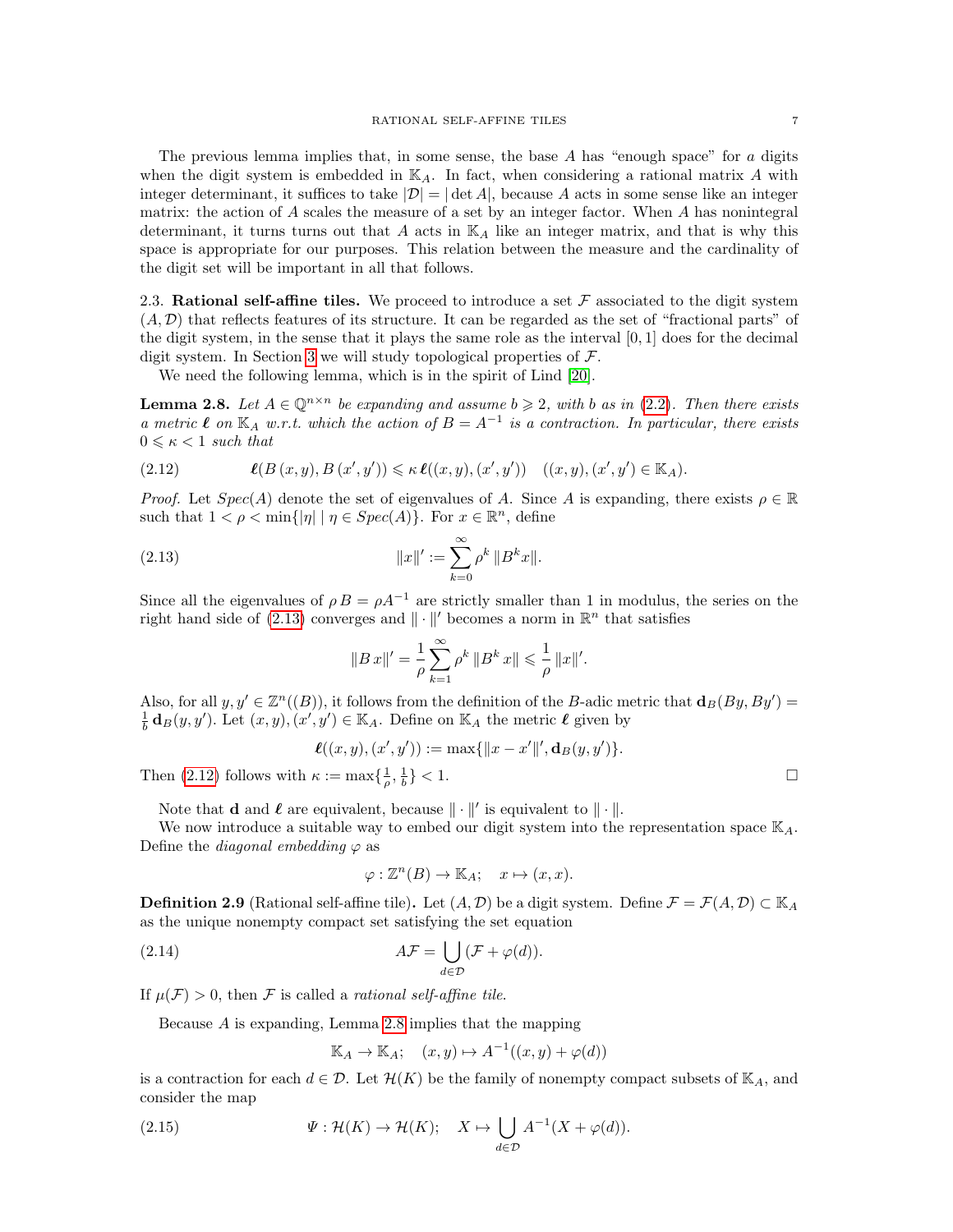By Hutchinson [\[9\]](#page-22-5), there is a unique nonempty compact set which is a fixed point of  $\Psi$ , hence  $\mathcal F$ is well defined. This set is the attractor of an iterated function system, meaning that it is the Hausdorff limit of the sequence of compact sets  $\{\Psi^k(X)\}_{k\geq 1}$ , for any compact set X.

The set F can be interpreted as the set of "fractional parts" of the digit system  $(A, \mathcal{D})$  embedded in K<sub>A</sub>; that is, every point of F can be expressed in base A with digits in  $\varphi(\mathcal{D})$  using only negative powers of the base. In fact,  $\mathcal F$  is given explicitly by

(2.16) 
$$
\mathcal{F} = \left\{ \sum_{j=1}^{\infty} A^{-j} \varphi(d_j) \mid d_j \in \mathcal{D} \right\}.
$$

Indeed, it is easy to see that F is nonempty, bounded, and satisfies [\(2.14\)](#page-6-3). The fact that F is closed follows by a Cantor diagonal argument.

Note that F is self-affine in the sense that it can be written as the union of  $a = |\mathcal{D}|$  contracted affine copies of itself, because [\(2.14\)](#page-6-3) is equivalent to  $\mathcal{F} = A^{-1}(\mathcal{F} + \varphi(\mathcal{D}))$ . When  $\mathcal F$  has zero measure, it is a (generalization of a) Cantor set.

Suppose F has positive measure. In order to define a tiling, we want the union  $\bigcup_{d\in\mathcal{D}}(\mathcal{F}+\varphi(d))$ to be essentially disjoint (that is, disjoint up to a  $\mu$ -measure zero set); since multiplication by A on  $\mathbb{K}_A$  enlarges the measure by a factor of a, then it is necessary for D to have exactly a elements. We will show in the next section that, if  $(A, \mathcal{D})$  is a standard digit system, then  $\mathcal{F}(A, \mathcal{D})$  has positive measure.

**Remark 2.10.** W.l.o.g. we will always assume that  $0 \in \mathcal{D}$ . This can be done because replacing D by  $\mathcal{D} - v$ , where  $v \in \mathbb{Z}^n[A]$  is a constant vector, means that  $\mathcal{F}(A, \mathcal{D} - v)$  is a translation of  $\mathcal{F}(A, \mathcal{D})$ , hence it is equivalent when we study the existence of tilings.

## 3. Results on rational self-affine tiles

<span id="page-7-0"></span>Let  $(A, \mathcal{D})$  be a digit system and let  $\mathbb{K}_A$  be the representation space with metric **d** and Haar measure  $\mu$  as before. In this section, we give some equivalent topological and combinatorial conditions for the set  $\mathcal{F}(A, \mathcal{D})$  to have positive measure and we prove that, whenever  $\mathcal{F}(A, \mathcal{D})$  is a rational self-affine tile, it induces a tiling. We also study some topological properties and present an example.

3.1. Properties of rational self-affine tiles and a tiling theorem. We introduce some definitions before stating the results. To denote blocks of digits, let

<span id="page-7-3"></span>
$$
(3.1) \qquad \mathcal{D}_k := \left\{ d_0 + Ad_1 + \dots + A^{k-1} d_{k-1} \mid d_0, \dots, d_{k-1} \in \mathcal{D} \right\} \quad \text{and} \quad \mathcal{D}_{\infty} := \bigcup_{k \geq 1} \mathcal{D}_k.
$$

From the set equation  $(2.14)$ , we deduce the *iterated set equation* 

<span id="page-7-1"></span>(3.2) 
$$
A^{k} \mathcal{F} = \bigcup_{d \in \mathcal{D}_{k}} (\mathcal{F} + \varphi(d)).
$$

**Definition 3.1** (Uniform discreteness). We say that a set  $M \subset \mathbb{K}_A$  is uniformly discrete if there exists  $r > 0$  such that every open ball of radius r in  $\mathbb{K}_A$  contains at most one point of M.

Our first result is a criterion for  $\mathcal{F}(A, \mathcal{D})$  to have positive measure formulated in terms of  $\mathcal{D}$ . It is an extension of [\[17,](#page-22-3) Theorem 1.1] and [\[12,](#page-22-0) Theorem 10] to the case of rational self-affine tiles.

<span id="page-7-2"></span>**Theorem 3.2.** Let  $(A, \mathcal{D})$  be a digit system, and let  $\mathcal{F} = \mathcal{F}(A, \mathcal{D}) \subset \mathbb{K}_A$ . Then  $\mathcal{F}$  has positive measure if and only if for every  $k \geq 1$ , all  $a^k$  expansions in  $\mathcal{D}_k$  are distinct, and  $\varphi(\mathcal{D}_\infty)$  is a uniformly discrete subset of  $\mathbb{K}_A$ .

*Proof.* We omit some details of the proof, since the one in [\[17,](#page-22-3) p.  $32 - 34$ ] is similar, although it is provided in the setting of self-affine tiles in  $\mathbb{R}^n$ .

Assume first that  $\varphi(\mathcal{D}_{\infty})$  is a uniformly discrete set and that all the elements in  $\mathcal{D}_k$  are distinct for every  $k \geqslant 1$ . Recall the metric  $\ell$  and the constant  $0 \leqslant \kappa < 1$  defined in Lemma [2](#page-6-2).8. Then  $\ell(B(x, y), 0) \le \kappa \ell((x, y), 0)$  for every  $(x, y) \in \mathbb{K}<sub>A</sub>$ . Consider the closed ball  $\mathbf{B}'_r(0) :=$  $\{(x, y) \in \mathbb{K}<sub>A</sub> \mid \ell((x, y), 0) \leq r\}$ , and let  $(x, y) \in \mathbf{B}'<sub>r</sub>(0)$ . Let  $\Psi$  be the map defined in [\(2.15\)](#page-6-4);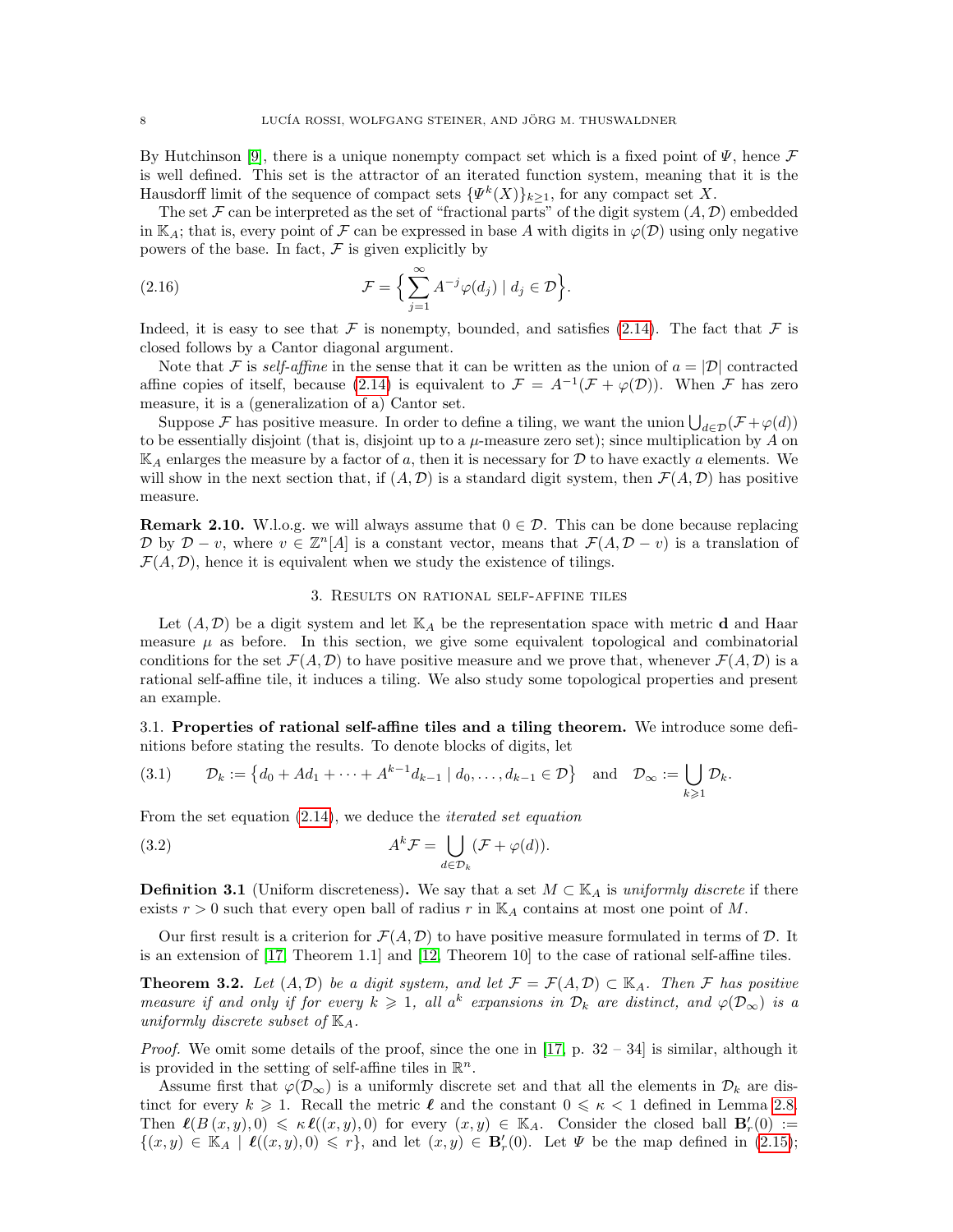then by Hutchinson [\[9\]](#page-22-5),  $\mathcal F$  is the Hausdorff limit of the sequence  $\{\Psi^k(\mathbf B'_r(0))\}_{k\geqslant1}$ . Suppose that  $r \geq \frac{\kappa}{1-\kappa} \max_{d \in \mathcal{D}} \{\ell(\varphi(d), 0)\};$  then  $\Psi(\mathbf{B}'_r(0)) \subset \mathbf{B}'_r(0)$ . Consequently, by Lebesgue's dominated convergence theorem, we get

$$
\mu(\mathcal{F}) = \lim_{k \to \infty} \mu(\Psi^k(\mathbf{B}'_r(0))).
$$

It suffices to find a set of positive measure contained in every  $\Psi^k(\mathbf{B}'_r(0))$ . Since  $\varphi(\mathcal{D}_{\infty})$  is uniformly discrete, there exists  $\delta > 0$  such that for every  $(x, y) \neq (x', y')$  in  $\varphi(\mathcal{D}_{\infty})$  it holds that  $\ell((x,y),(x',y')) > \delta$ . For  $0 < \varepsilon < \min{\frac{\delta}{2}},r\}$ , consider the closed ball  $\mathbf{B}'_{\varepsilon}(0)$ . By hypothesis,  $\mathcal{D}_k$ has  $a^k$  distinct elements for all k, and all sets of the form  $\mathbf{B}'_{\varepsilon}(0) + \varphi(d)$  for  $d \in \mathcal{D}_k$  are pairwise disjoint. Therefore  $\mu(\Psi^k(\mathbf{B}'_{\varepsilon}(0))) = \mu(\mathbf{B}'_{\varepsilon}(0))$  for every k, and hence

$$
\mu(\mathcal{F}) \geq \lim_{k \to \infty} \mu(\Psi^k(\mathbf{B}'_{\varepsilon}(0))) = \mu(\mathbf{B}'_{\varepsilon}(0)) > 0.
$$

For the converse, assume  $\mu(\mathcal{F}) > 0$ . Then

$$
a^k \mu(\mathcal{F}) = \mu(A^k \mathcal{F}) = \mu\Big(\bigcup_{d \in \mathcal{D}_k} (\mathcal{F} + \varphi(d))\Big) \leqslant \sum_{d \in \mathcal{D}_k} \mu(\mathcal{F} + \varphi(d)) \leqslant a^k \mu(\mathcal{F}),
$$

so all the terms are equal. Hence,  $|\mathcal{D}_k| = a^k$  and the union is essentially disjoint, meaning that for  $d \neq d'$  in  $\mathcal{D}_k$ , we get

(3.3) 
$$
\mu((\mathcal{F} + \varphi(d)) \cap (\mathcal{F} + \varphi(d'))) = 0.
$$

It remains to show that  $\varphi(\mathcal{D}_{\infty})$  is uniformly discrete. Suppose this was not the case, then we can find a sequence  $\{(d_l, d_l')\}_{l \geqslant 1}$  where,  $d_l$  and  $d_l'$  are distinct elements of some  $\mathcal{D}_{k_l}$  for each  $l \geqslant 1$ , and such that

<span id="page-8-3"></span><span id="page-8-1"></span>
$$
\lim_{l\to\infty}\mathbf{d}(\varphi(d_l),\varphi(d_l'))=0.
$$

If  $\mu(\mathcal{F}) > 0$ , then by Federer [\[7,](#page-21-5) page 156, Corollary 2.9.9], there exists a Lebesgue point  $(x^*, y^*) \in$ F. Given  $\varepsilon > 0$ , this implies the existence of a sufficiently small r for which

(3.4) 
$$
\mu(\mathbf{B}_r(x^*,y^*)\cap\mathcal{F})\geqslant(1-\varepsilon)\,\mu(\mathbf{B}_r(x^*,y^*)).
$$

Here,  $\mathbf{B}_r(x^*,y^*)$  denotes the closed ball of center  $(x^*,y^*)$  and radius r w.r.t. the metric **d**. Let  $0 < \varepsilon' < r$ , and consider  $(x, y) \in \mathbb{K}_A$  such that  $\mathbf{d}((x, y), 0) < \varepsilon' < r$ . Then

<span id="page-8-0"></span>(3.5) 
$$
\mu(\mathbf{B}_r(x^*,y^*) \cap (\mathcal{F}+(x,y))) \ge \mu(\mathbf{B}_{r-\varepsilon'}((x^*,y^*)+(x,y)) \cap (\mathcal{F}+(x,y))) \ge (1-\varepsilon)\mu(\mathbf{B}_{r-\varepsilon'}(x^*,y^*)).
$$

Recall that b satisfies [\(2.11\)](#page-5-0). Note that  $\mathbf{B}_r(y^*) = \mathbf{B}_{b^{\lfloor \log_b r \rfloor}}(y^*)$ , and define  $K := \lfloor \log_b(r) \rfloor \lfloor \log_b(r - \varepsilon') \rfloor > 0$ . Then  $y \in \mathbf{B}_r(y^*)$  if and only if  $B^K y \in \mathbf{B}_{r-\varepsilon'}(B^K y^*)$ . Hence,

$$
\mu(\mathbf{B}_{r-\varepsilon'}(x^*,y^*)) = \lambda \left(\frac{r-\varepsilon'}{r} \mathbf{B}_r(x^*)\right) \mu_B(B^K \mathbf{B}_r(y^*)) = \left(\frac{r-\varepsilon'}{r}\right)^n b^{-K} \mu(\mathbf{B}_r(x^*,y^*)),
$$

and thus for the appropriate value of  $\varepsilon'' > 0$  it follows from [\(3.5\)](#page-8-0) that

(3.6) 
$$
\mu(\mathbf{B}_r(x^*,y^*) \cap (\mathcal{F} + (x,y))) > (1 - \varepsilon'')\mu(\mathbf{B}_r(x^*,y^*)).
$$

By inclusion-exclusion and combining [\(3.4\)](#page-8-1) and [\(3.6\)](#page-8-2), we get

<span id="page-8-2"></span>
$$
\mu((\mathcal{F}+(x,y))\cap\mathcal{F})>(1-\varepsilon-\varepsilon'')\mu(\mathbf{B}_r(x^*,y^*)>0
$$

for  $(x, y)$  sufficiently close to 0. This implies that, for large enough l,

$$
\mu((\mathcal{F} + \varphi(d_l)) \cap (\mathcal{F} + \varphi(d_l')) = \mu(\mathcal{F}) \cap (\mathcal{F} + \varphi(d_l' - d_l)) > 0,
$$

which is a contradiction.  $\Box$ 

<span id="page-8-4"></span>**Corollary 3.3.** If  $(A, \mathcal{D})$  is a standard digit system, then  $\mathcal{F}(A, \mathcal{D})$  has positive measure.

The second result of this section gives some topological equivalences for  $\mathcal F$  being a rational self-affine tile. It is in the spirit of [\[17,](#page-22-3) Theorem 1.1].

**Theorem 3.4.** Let  $(A, \mathcal{D})$  be a digit system and let  $\mathcal{F} = \mathcal{F}(A, \mathcal{D}) \subset \mathbb{K}_A$ . The following assertions are equivalent: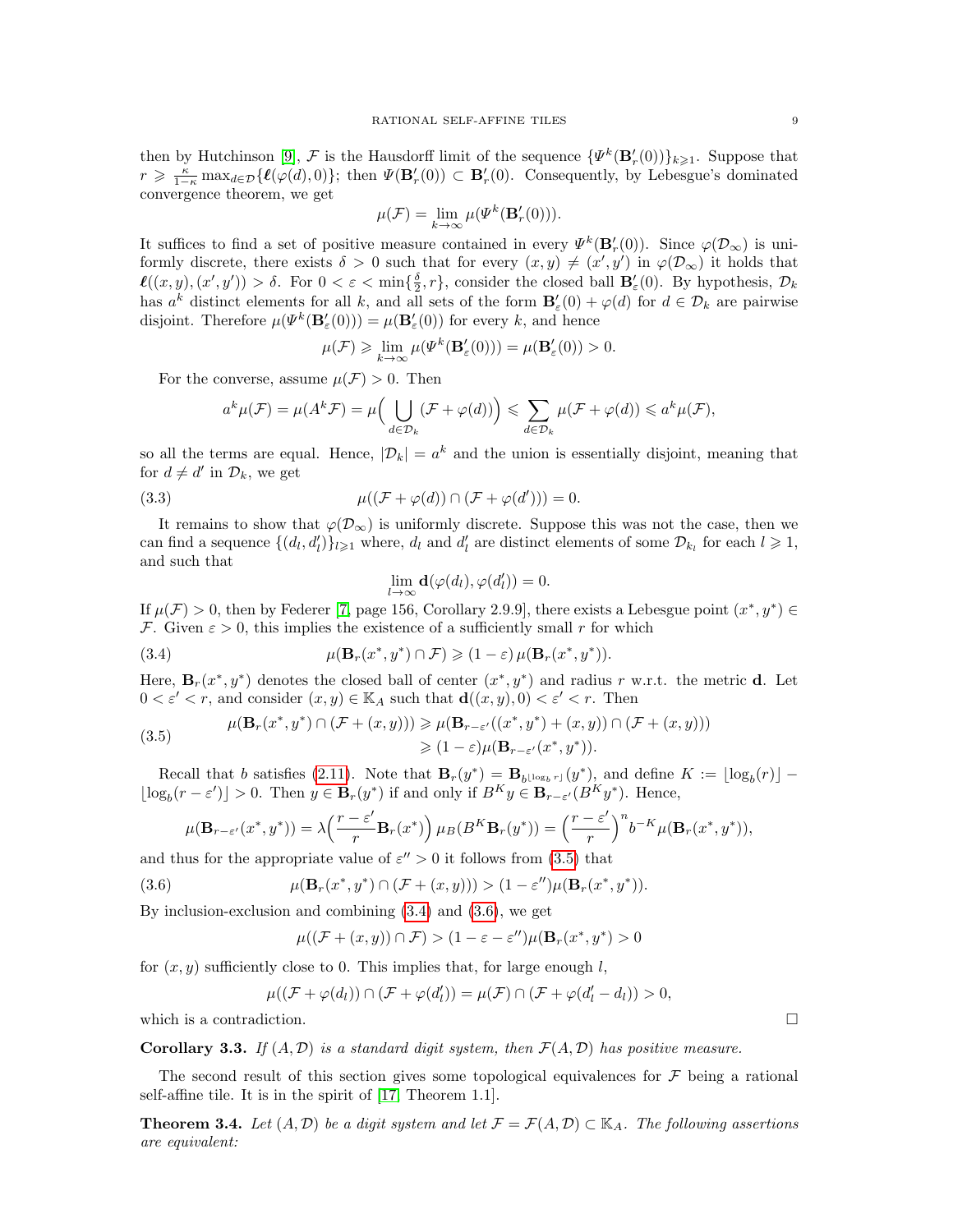- $(i)$  F has positive measure.
- $(ii)$  F has nonempty interior.
- (iii) F is the closure of its interior, and its boundary  $\partial \mathcal{F}$  has measure zero.

*Proof.*  $(iii) \Rightarrow (ii) \Rightarrow (i)$  is trivial.

 $(ii) \Rightarrow (iii)$  is analogous to the proof found in [\[17,](#page-22-3) p. 30 – 32].

 $(i)$  ⇒  $(ii)$ : Because *F* has positive measure, it has a Lebesgue point  $(x^*, y^*)$  satisfying [\(3.4\)](#page-8-1). This implies that we can consider a sequence  $\varepsilon_k \searrow 0$  together with a sequence of radii  $r_k \searrow 0$ such that, for every  $l > 0$ ,

(3.7) 
$$
\mu(A^l(\mathbf{B}_{r_k}(x^*,y^*)\cap\mathcal{F}))\geqslant (1-\varepsilon_k)\,\mu(A^l\mathbf{B}_{r_k}(x^*,y^*)).
$$

**Claim 1:** For every index k there exists a large enough  $l_k > 0$  and  $(u^{(k)}, v^{(k)}) \in \mathbb{K}_A$  such that  ${\bf B}_{1}(u^{(k)},v^{(k)})\subset A^{l_{k}}{\bf B}_{r_{k}}(x^*,y^*)$  with

<span id="page-9-1"></span>
$$
\mu(\mathbf{B}_1(u^{(k)}, v^{(k)}) \cap A^{l_k} \mathcal{F}) \geq (1 - C \varepsilon_k) \mu(\mathbf{B}_1(u^{(k)}, v^{(k)})),
$$

where  $(x^*, y^*)$  is a Lebesgue point of F and  $C > 0$  is a constant depending only on the space  $\mathbb{K}_A$ .

To prove the claim, we draw on ideas from [\[17,](#page-22-3) p. 35]. With a slight abuse of notation, we will use  $\mathbf{B}_r(\cdot)$  to denote closed balls of radius r in each respective space. Fix k, and note that, since A is expanding,  $A^l \mathbf{B}_{r_k}(x^*) \subset \mathbb{R}^n$  is an ellipsoid whose shortest axis' length goes to infinity as l goes to infinity. Consider  $l_k > 0$  large enough so that  $b^{-l_k} \leqslant r_k$ , and such that the ellipsoid  $A^{l_k}$ **B** $_{r_k}(x^*)$  has a shortest axis greater than 4. Define  $E_k := \{x \in A^{l_k} \mathbf{B}_{r_k}(x^*) \mid d(x, \partial (A^{l_k} \mathbf{B}_{r_k}(x^*)) \geq 1\}$  as the set of points of  $A^{l_k} \mathbf{B}_{r_k}(x^*)$  whose (Euclidean) distance from the boundary is at least 1. Consider the set  $2E_k - x^*$ , obtained by doubling  $E_k$  and centering around  $x^*$ . Then  $E_k \subsetneq A^{l_k} \mathbf{B}_{r_k}(x^*) \subsetneq 2E_k - x^*$ and  $\lambda(A^{l_k} \mathbf{B}_{r_k}(x^*)) \leq \lambda(2E_k - x^*) = 2^n \lambda(E_k).$ 

Consider the compact subset of  $\mathbb{K}_A$  given by  $\mathcal{U}_k := E_k \times A^{l_k} \mathbf{B}_{r_k}(y^*)$ , which is trivially covered by the collection of unit balls  $\mathcal{G} := \{ \mathbf{B}_1(u, v) \mid (u, v) \in \mathcal{U}_k \}.$  Let  $\{ \mathbf{B}_1(u_1, v_1), \ldots, \mathbf{B}_1(u_s, v_s) \}$ be a maximal disjoint subcollection of G. Then  $\mathcal{U}_k \subset \bigcup_{j=1}^s \mathbf{B}_2(u_j, v_j)$  because of the following reason: let  $(x, y) \in \mathcal{U}_k$ . If  $\mathbf{B}_1(x, y) \notin \mathcal{G}$ , then by maximality there exists  $j \in \{1, \ldots, s\}$  with  $\mathbf{B}_1(x,y) \cap \mathbf{B}_1(u_j,v_j) \neq \emptyset$ . Take  $(x',y') \in \mathbf{B}_1(x,y) \cap \mathbf{B}_1(u_j,v_j)$ . Then

$$
\mathbf{d}((x,y),(u_j,v_j)) \leqslant \mathbf{d}((x,y),(x',y')) + \mathbf{d}((x',y'),(u_j,v_j)) \leqslant 2.
$$

This yields

<span id="page-9-0"></span>(3.8)  

$$
\mu(A^{l_k} \mathbf{B}_{r_k}(x^*, y^*)) = \lambda(A^{l_k} \mathbf{B}_{r_k}(x^*)) \mu_B(A^{l_k} \mathbf{B}_{r_k}(y^*))
$$

$$
\leq 2^n \lambda(E_k) \mu_B(A^{l_k} \mathbf{B}_{r_k}(y^*))
$$

$$
= 2^n \mu(\mathcal{U}_k) \leq 2^n \sum_{j=1}^s \mu(\mathbf{B}_2(u_j, v_j)).
$$

Note that  $\lambda(\mathbf{B}_2(u_j)) = 2^n \lambda(\mathbf{B}_1(u_j))$  while  $\mu_B(\mathbf{B}_2(v_j)) = b^{\lfloor \log_b 2 \rfloor} \mu_B(\mathbf{B}_1(v_j))$ ; hence

<span id="page-9-2"></span>
$$
\sum_{j=1}^s \mu(\mathbf{B}_2(u_j, v_j)) = 2^n b^{\lfloor \log_b 2 \rfloor} \mu\Big(\bigsqcup_{j=1}^s \mathbf{B}_1(u_j, v_j)\Big)
$$

because the unit balls are disjoint. Combining this with [\(3.8\)](#page-9-0), we have

(3.9) 
$$
\mu(A^{l_k} \mathbf{B}_{r_k}(x^*, y^*)) \leqslant C \mu\Big(\prod_{j=1}^s \mathbf{B}_1(u_j, v_j)\Big)
$$

for  $C := 4^n b^{\lfloor \log_b 2 \rfloor}$ . We show next that all the balls  $\mathbf{B}_1(u_j, v_j) = \mathbf{B}_1(u_j) \times \mathbf{B}_1(v_j)$  are contained in  $A^{l_k} \mathbf{B}_{r_k}(x^*,y^*)$ . Fix  $j \in \{1,\ldots,s\}$ . For the real part,  $u_j \in E_k$ , meaning it is a point of  $A^{l_k} \mathbf{B}_{r_k}(x^*)$ which is at distance at least one from its boundary, hence  $\mathbf{B}_1(u_j) \subset A^{l_k} \mathbf{B}_{r_k}(x^*)$ . For the B-adic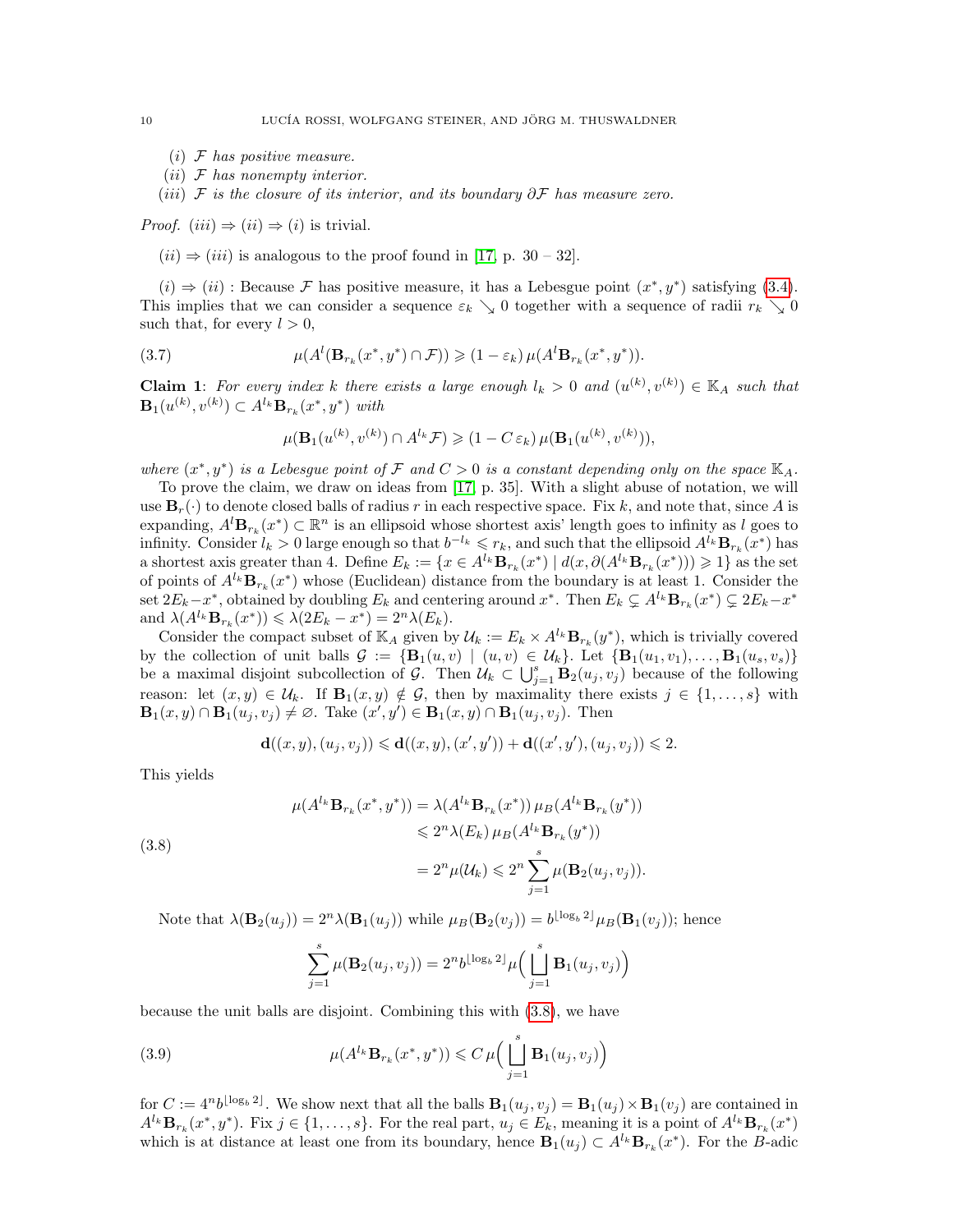part, consider  $y \in \mathbf{B}_{1}(v_{j})$  and recall that  $A^{-l_{k}}v_{j} \in \mathbf{B}_{r_{k}}(y^{*})$ . From the ultrametric inequality it follows

(3.10)  
\n
$$
\mathbf{d}_B(A^{-l_k}y, y^*) \le \max\{\mathbf{d}_B(A^{-l_k}y, A^{-l_k}v_j), \mathbf{d}_B(A^{-l_k}v_j, y^*)\}
$$
\n
$$
= \max\{b^{-l_k}\mathbf{d}_B(y, v_j), r_k\}
$$
\n
$$
\le \max\{b^{-l_k}, r_k\} = r_k,
$$

since we assumed  $b^{-l_k} \leq r_k$ . Therefore,  $A^{-l_k}y \in \mathbf{B}_{r_k}(y^*)$  for every  $y \in \mathbf{B}_1(v_j)$ , and so  $\mathbf{B}_1(v_j) \subset$  $A^{l_k} \mathbf{B}_{r_k}(y^*)$ . From [\(3.7\)](#page-9-1) it follows that

(3.11) 
$$
\mu(A^{l_k} \mathbf{B}_{r_k}(x^*, y^*) \setminus (A^{l_k} \mathbf{B}_{r_k}(x^*, y^*) \cap A^{l_k} \mathcal{F})) \leq \varepsilon_k \mu(A^{l_k} \mathbf{B}_{r_k}(x^*, y^*)).
$$

Equations [\(3.9\)](#page-9-2) and [\(3.11\)](#page-10-0) and the fact that  $\bigsqcup_{j=1}^s \mathbf{B}_1(u_j, v_j) \subset A^{l_k} \mathbf{B}_{r_k}(x^*, y^*)$  imply

<span id="page-10-0"></span>
$$
\mu\Big(\bigsqcup_{j=1}^s\mathbf{B}_1(u_j,v_j)\setminus\Big(\bigsqcup_{j=1}^s\mathbf{B}_1(u_j,v_j)\cap A^{l_k}\mathcal{F}\Big)\Big)\leqslant \varepsilon_k\,C\,\mu\Big(\bigsqcup_{j=1}^s\mathbf{B}_1(u_j,v_j)\Big).
$$

Since the balls  $\mathbf{B}_1(u_j, v_j)$  are pairwise disjoint and contained in  $A^{l_k} \mathbf{B}_{r_k}(x^*, y^*)$ , then for at least one  $j_k \in \{1, \ldots, s\}$  it holds that

$$
\mu(\mathbf{B}_1(u_{j_k}, v_{j_k}) \cap A^{l_k}\mathcal{F}) \leq (1 - \varepsilon_k C)\mu(\mathbf{B}_1(u_{j_k}, v_{j_k})),
$$

which yields Claim 1 with  $(u^{(k)}, v^{(k)}) = (u_{j_k}, v_{j_k}).$ 

Back to the main proof, Claim 1 together with the iterated set equation [\(3.2\)](#page-7-1) implies that, for every k, there exists  $l_k > 0$  and  $(u^{(k)}, v^{(k)}) \in \mathbb{K}_A$  such that

(3.12) 
$$
\mu\Big(\mathbf{B}_1(u^{(k)},v^{(k)})\cap\Big(\bigcup_{d\in\mathcal{D}_{l_k}}\mathcal{F}+\varphi(d)\Big)\Big)\leqslant(1-\varepsilon_k\,C)\mu(\mathbf{B}_1(u^{(k)},v^{(k)})).
$$

Define the finite sets

<span id="page-10-1"></span>
$$
\mathcal{V}_k := \{ \varphi(d) - (u^{(k)}, v^{(k)}) \mid d \in \mathcal{D}_{l_k}, \ (\mathcal{F} + \varphi(d) - (u^{(k)}, v^{(k)})) \cap \mathcal{F} \neq \varnothing \}.
$$

Then shifting the arguments inside the measures in  $(3.12)$  by  $-(u^{(k)}, v^{(k)})$  and restricting to translates contained in  $\mathcal{V}_k$  yields

$$
\mu(\mathbf{B}_1(0) \cap (\mathcal{F} + \mathcal{V}_k)) \leq (1 - \varepsilon_k C)\mu(\mathbf{B}_1(0)).
$$

Note that  $\mathcal{F} \cap \mathbf{B}_1(e) \neq \emptyset$  for every  $e \in \mathcal{V}_k$ . Thus, because F is bounded, all  $\mathcal{V}_k \subset \mathbf{B}_R(0)$  for a sufficiently large constant R. Recall that  $\varphi(\mathcal{D}_{\infty})$  is a uniformly discrete set by Theorem [3.2,](#page-7-2) and  $\mathcal{D}_{l_k} \subset \mathcal{D}_{\infty}$ , hence there exists  $\delta > 0$  such that  $\mathbf{d}(e, e') \geq \delta$  for every  $e, e' \in \mathcal{V}_k$  for every k. This implies that the sequence of cardinalities  $\{|\mathcal{V}_k|\}_{k\geq 1}$  is bounded. Therefore,  $\{\mathcal{V}_k\}_{k\geq 1}$  has a convergent subsequence  $\{\mathcal{V}_{k_j}\}_{j\geqslant 1}$  whose limit, denoted by  $\mathcal{V}$ , is a finite set. Then

(3.13) 
$$
\mu(\mathbf{B}_1(0) \cap (\mathcal{F} + \mathcal{V})) \geq \liminf_{j \to \infty} \mu(\mathbf{B}_1(0) \cap (\mathcal{F} + \mathcal{V}_{k_j})
$$

$$
\geq \liminf_{j \to \infty} (1 - C \varepsilon_{k_j}) \mu(\mathbf{B}_1(0)) = \mu(\mathbf{B}_1(0)).
$$

Because T is closed this implies that  $(\mathcal{F} + \mathcal{V}) \cap \mathbf{B}_1(0) = \mathbf{B}_1(0)$ . Thus  $\mathcal{F} + \mathcal{V}$  is a finite union of translates of the compact set  $\mathcal F$  containing inner points. Baire's theorem implies that  $\mathcal F$  has nonempty interior.

In what follows, we will restrict ourselves to the case where  $\mathcal F$  has positive measure. We have referred to F in this case as a tile, because we will show that there exists a *tiling* of the space  $\mathbb{K}_A$ by translates of  $\mathcal{F}.$ 

<span id="page-10-2"></span>**Definition 3.5** (Tiling, self-replicating tiling, multiple tiling). Assume  $\mu(\mathcal{F}) > 0$ . Let  $\mathcal{S} \subset \mathbb{K}_A$ and consider the collection  $\{\mathcal{F} + s \mid s \in \mathcal{S}\}\$ , which we denote as  $\mathcal{F} + \mathcal{S}$  with a slight abuse of notation.

(1)  $\mathcal{F} + \mathcal{S}$  is said to be a *tiling* of  $\mathbb{K}_A$  if it is a covering of  $\mathbb{K}_A$  such that, for any  $s \neq s'$  in  $\mathcal{S}$ , it holds that  $\mu((\mathcal{F} + s) \cap (\mathcal{F} + s')) = 0$ , or, equivalently, if  $\mathcal{F} + s$  and  $\mathcal{F} + s'$  have disjoint interiors. S is called a tiling set for F. We say that  $\mathcal{F} + \mathcal{S}$  tiles  $\mathbb{K}_A$ .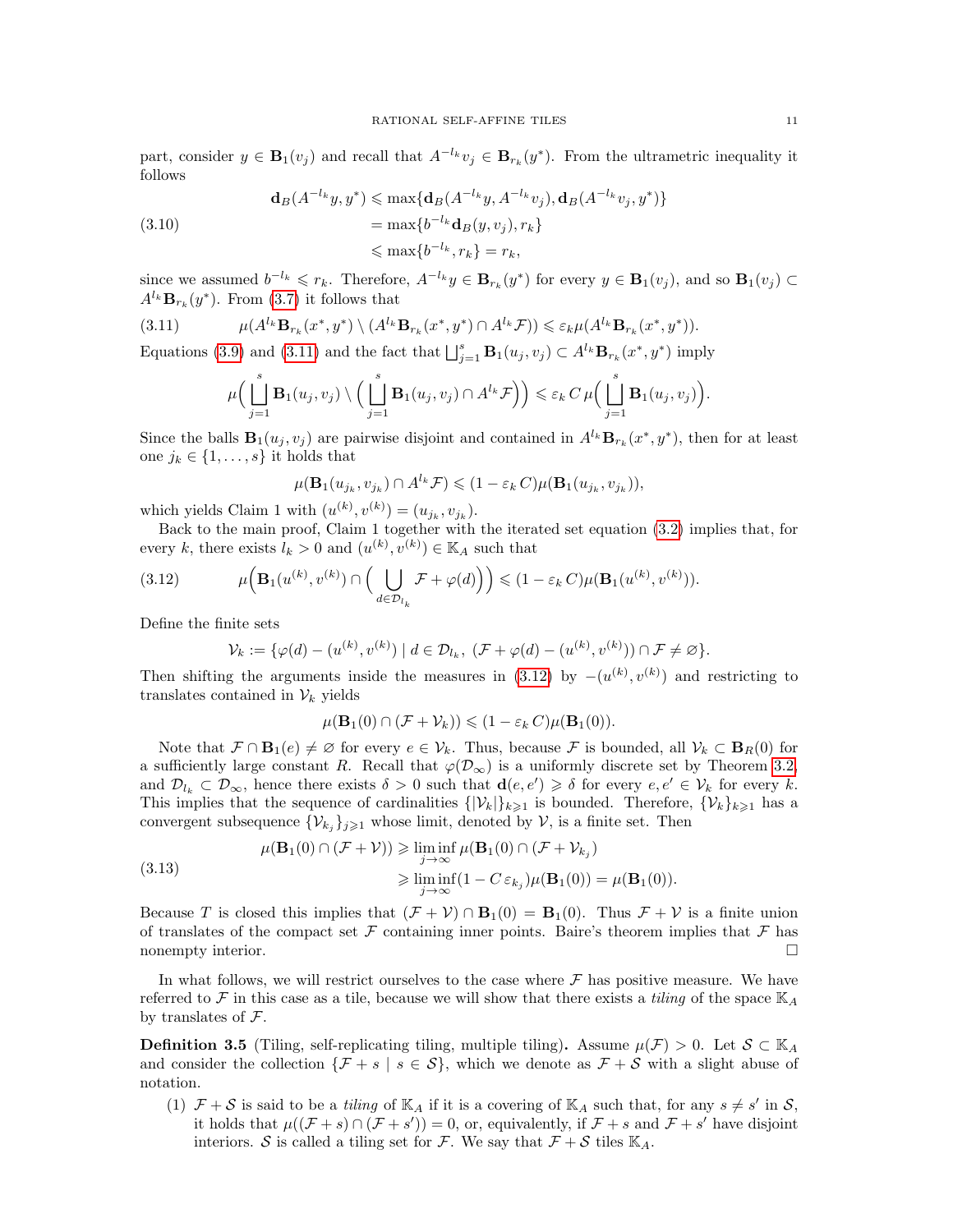(2)  $\mathcal{F} + \mathcal{S}$  is said to be a *self-replicating tiling* if there exists an expanding linear map T on  $\mathbb{K}_A$  such that, for each  $s \in \mathcal{S}$ , there exists a finite subset  $J(s) \subset \mathcal{S}$  with

$$
T(\mathcal{F} + s) = \bigcup_{s' \in J(s)} (\mathcal{F} + s').
$$

(3)  $\mathcal{F} + \mathcal{S}$  is said to be a multiple tiling of  $\mathbb{K}_A$ , if there exists  $k \in \mathbb{N}$  such that  $\mu$ -almost every point of  $\mathbb{K}_A$  is contained in exactly k distinct sets of the form  $\mathcal{F} + s$  with  $s \in \mathcal{S}$ .

It follows that a self-replicating tiling is completely determined by the set of tiles that touch the origin 0. We call a self-replicating tiling atomic if the origin touches exactly one tile.

We want to study the nature of the tilings of  $\mathbb{K}_A$  obtained using self-affine tiles. For any  $k \geq 1$ , consider the difference sets

$$
\mathcal{D}_k - \mathcal{D}_k = \{d - d' \mid d, d' \in \mathcal{D}_k\},\
$$

and define

$$
\Delta:=\bigcup_{k=1}^\infty \varphi(\mathcal{D}_k-\mathcal{D}_k).
$$

**Theorem 3.6.** Suppose that  $F$  contains an open set. Then:

- (i) There exists a set of translations  $S \subset \Delta$  such that  $\mathcal{F} + \mathcal{S}$  tiles  $\mathbb{K}_{A}$ . Furthermore, there exists a translate S' of S such that  $\mathcal{F} + \mathcal{S}'$  is an atomic self-replicating tiling of  $\mathbb{K}_A$ , and the expanding linear map associated to it is of the form  $T = A^k$  for some sufficiently large k.
- (ii) If  $\Delta$  is a group, then  $\mathcal{F} + \Delta$  is a tiling.

Proof. (i) The proof is analogous to the one in [\[17,](#page-22-3) Theorem 1.2].

(ii) Assume that  $\Delta$  is a group. Since by (i) there is a subset  $S \subset \Delta$  for which  $\mathcal{F} + \mathcal{S}$  tiles  $\mathbb{K}_A$ ,  $\mathcal{F} + \Delta$  is a covering of K<sub>A</sub>. Given any  $s \neq s'$  in  $\Delta$ , then it suffices to show

$$
0 = \mu((\mathcal{F} + s) \cap (\mathcal{F} + s')) = \mu(\mathcal{F} \cap (\mathcal{F} + s' - s)).
$$

Because  $\Delta$  is a group, then  $s' - s \in \Delta$ . That means that there exists  $k \geq 1$  and  $d \neq d'$  in  $\mathcal{D}_k$  such that  $s' - s = \varphi(d - d')$ , so the assertion is equivalent to

$$
\mu((\mathcal{F} + \varphi(d)) \cap (\mathcal{F} + \varphi(d'))) = 0,
$$

which holds by  $(3.3)$ .

3.2. Example. We give now an example of a standard and a nonstandard digit system, together with an illustration of a rational self-affine tile.

Example 3.7. Let

$$
A = \begin{pmatrix} 2 & 1 \\ 0 & \frac{5}{3} \end{pmatrix} \in \mathbb{Q}^{2 \times 2}.
$$

Since its characteristic polynomial is  $\chi_A(x) = (x-2)(x-\frac{5}{3})$ , A is expanding. We proceed to find the representation space  $\mathbb{K}_A$ . We have

$$
B = A^{-1} = \begin{pmatrix} \frac{1}{2} & -\frac{3}{10} \\ 0 & \frac{3}{5} \end{pmatrix},
$$

and we get

$$
\mathbb{Z}^2[B] = \left\{ \left( \frac{s}{2^n \frac{5^m}{5^n}} \right) \mid n, m, l \in \mathbb{N}, s, t \in \mathbb{Z} \right\}
$$

and

$$
B\mathbb{Z}^2[B] = \left\{ \left( \frac{s}{\frac{3t}{5^t}} \right) \mid l, m, n \in \mathbb{N}, s, t \in \mathbb{Z} \right\}.
$$

Then, a residue set  $\mathcal E$  for the quotient  $\mathbb Z^n[B]/B\mathbb Z^n[B]$  is given by

$$
\mathcal{E} = \left\{ \begin{pmatrix} 0 \\ 0 \end{pmatrix}, \begin{pmatrix} 0 \\ 1 \end{pmatrix}, \begin{pmatrix} 0 \\ 2 \end{pmatrix} \right\},\
$$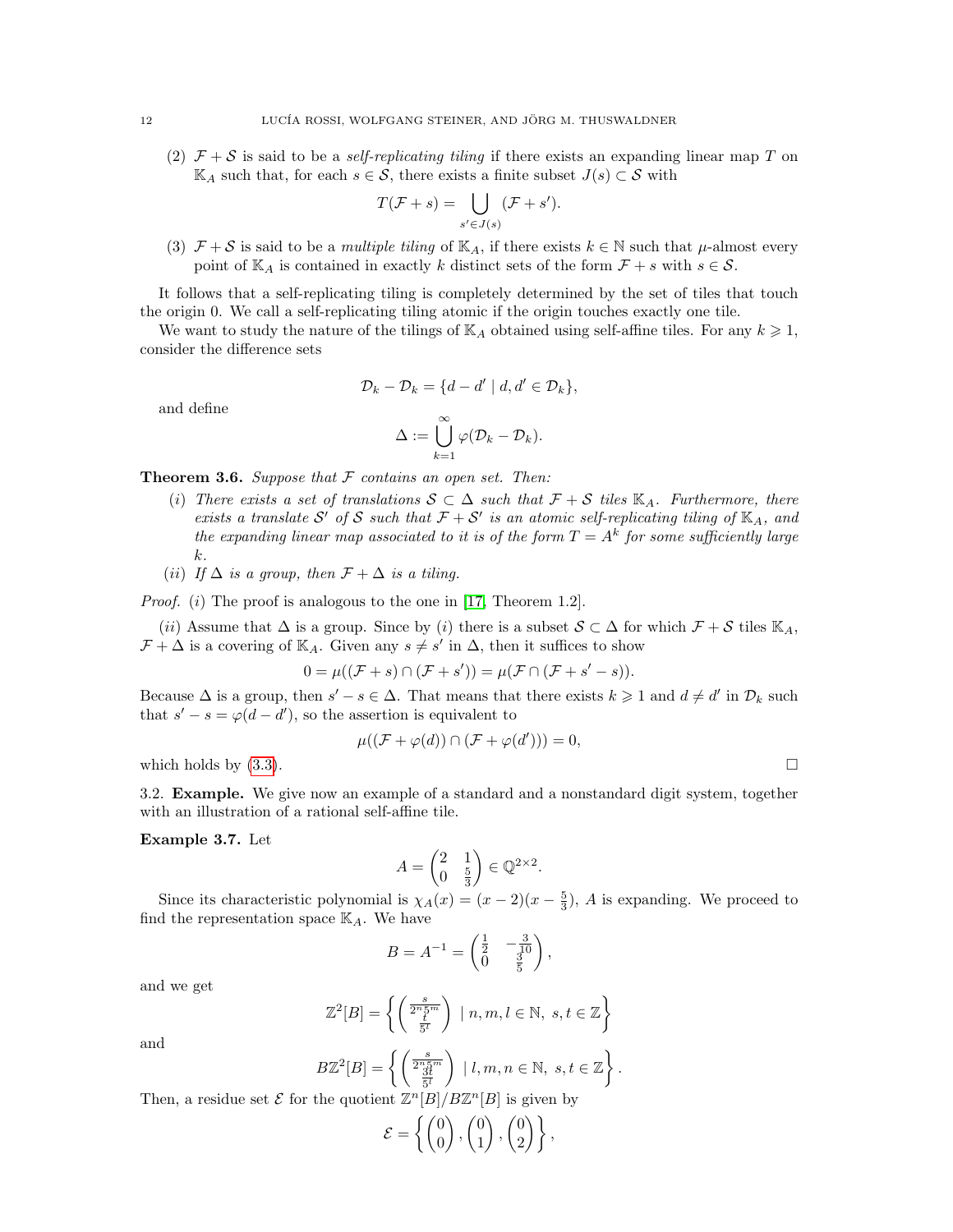hence  $b = 3$ . It is not hard to check that, for this example, it is possible to establish an isomorphism  $\mathbb{Z}^n((B)) \simeq \mathbb{Q}_3$ , and thus we regard the elements of  $\mathbb{K}_A$  as points in  $\mathbb{R}^2 \times \mathbb{Q}_3$ . We will consider a digit set  $\widetilde{\mathcal{D}}$  and in Figure [1,](#page-13-0) we will illustrate a rational self-affine tile associated to  $(A, \widetilde{\mathcal{D}})$ , and represent it in  $\mathbb{R}^3$  by embedding  $\mathbb{Q}_3$  in  $\mathbb{R}$ .

We will first find a standard digit system  $(A, D)$ , and for that we compute the quotient  $\mathbb{Z}^2[A]/A\mathbb{Z}^2[A]$ . Powers of A are of the form

$$
A^k = \begin{pmatrix} 2^k & c_k \\ 0 & \left(\frac{5}{3}\right)^k \end{pmatrix} \in \mathbb{Q}^{2 \times 2},
$$

where  $c_k = \sum_{i,j \colon i+j=k-1} 2^i \left(\frac{5}{3}\right)^j$ . We have

$$
\mathbb{Z}^2[A] = \left\{ \left( \frac{s}{3^n} \right) \mid n, m \in \mathbb{N}, s, t \in \mathbb{Z} \right\},\
$$

hence, an element of  $A\mathbb{Z}^2[A]$  is of the form

$$
\begin{pmatrix} 2 & 1 \ 0 & \frac{5}{3} \end{pmatrix} \begin{pmatrix} \frac{s}{3^n} \\ \frac{t}{3^m} \end{pmatrix} = \begin{pmatrix} \frac{2s}{3^n} + \frac{t}{3^m} \\ \frac{5t}{3^{m+1}} \end{pmatrix}.
$$

Note that  $\frac{2s}{3^n} + \frac{t}{3^m} \equiv \frac{5t}{3^{m+1}}$  mod 2 in Q, because if we multiply both sides by  $3^{n+m+1}$  we get  $3^{m+1}2s + 3^{n+1}t \equiv t \mod 2$ , and  $3^n 5t \equiv t \mod 2$ . This yields

$$
A\mathbb{Z}^2[A] = \left\{ \left( \frac{s}{3n} \atop \frac{5t}{3m} \right) \mid n, m \in \mathbb{N}, s, t \in \mathbb{Z}, s \equiv t \mod 2 \right\}.
$$

A complete set of residue class representatives of  $\mathbb{Z}^2[A]/A\mathbb{Z}^2[A]$  is given by

$$
\mathcal{D} = \left\{ \begin{pmatrix} 0 \\ 0 \end{pmatrix}, \begin{pmatrix} 0 \\ 1 \end{pmatrix}, \begin{pmatrix} 0 \\ 2 \end{pmatrix}, \begin{pmatrix} 0 \\ 3 \end{pmatrix}, \begin{pmatrix} 0 \\ 9 \end{pmatrix}, \begin{pmatrix} 1 \\ 0 \end{pmatrix}, \begin{pmatrix} 1 \\ 1 \end{pmatrix}, \begin{pmatrix} 1 \\ 2 \end{pmatrix}, \begin{pmatrix} 1 \\ 3 \end{pmatrix}, \begin{pmatrix} 1 \\ 9 \end{pmatrix} \right\},
$$

and so  $(A, \mathcal{D})$  is a standard digit system. Note that  $a = 10$  and so  $|\det A| = \frac{10}{3} = \frac{a}{b}$ , as expected. Next, we want to find a nonstandard digit system. Note that we can write  $\mathcal{D} = \mathcal{R}_1 + \mathcal{R}_2$ , where

$$
\mathcal{R}_1 = \left\{ \begin{pmatrix} 0 \\ 0 \end{pmatrix}, \begin{pmatrix} 0 \\ 1 \end{pmatrix}, \begin{pmatrix} 0 \\ 2 \end{pmatrix}, \begin{pmatrix} 0 \\ 3 \end{pmatrix}, \begin{pmatrix} 0 \\ 9 \end{pmatrix} \right\}, \quad \mathcal{R}_2 = \left\{ \begin{pmatrix} 0 \\ 0 \end{pmatrix}, \begin{pmatrix} 1 \\ 0 \end{pmatrix} \right\},\
$$

and the decomposition of the digits as a sum is unique. Consider

$$
\widetilde{\mathcal{D}} := \mathcal{R}_1 + A\mathcal{R}_2 = \left\{ \begin{pmatrix} 0 \\ 0 \end{pmatrix}, \begin{pmatrix} 0 \\ 1 \end{pmatrix}, \begin{pmatrix} 0 \\ 2 \end{pmatrix}, \begin{pmatrix} 0 \\ 3 \end{pmatrix}, \begin{pmatrix} 0 \\ 9 \end{pmatrix}, \begin{pmatrix} 2 \\ 0 \end{pmatrix}, \begin{pmatrix} 2 \\ 1 \end{pmatrix}, \begin{pmatrix} 2 \\ 2 \end{pmatrix}, \begin{pmatrix} 2 \\ 3 \end{pmatrix}, \begin{pmatrix} 2 \\ 9 \end{pmatrix} \right\},\
$$

which is not a residue set for  $\mathbb{Z}^n[A]$  mod A. We show that  $\mathcal{F}(A,\widetilde{\mathcal{D}})$  has positive measure. Let

$$
E_1 := \Big\{ \sum_{j=1}^{\infty} A^{-j} \varphi(e_j) \mid e_j \in \mathcal{R}_1 \Big\} \quad \text{and} \quad E_2 := \Big\{ \sum_{j=1}^{\infty} A^{-j} \varphi(e'_j) \mid e'_j \in \mathcal{R}_2 \Big\}.
$$

Now, the unique decomposition of the elements of  $\widetilde{\mathcal{D}}$  yields that

$$
\mathcal{F}(A,\widetilde{\mathcal{D}}) = E_1 + A E_2 = E_1 + \left\{ \sum_{j=0}^{\infty} A^{-j} \varphi(e'_{j+1}) \mid e'_j \in \mathcal{R}_2 \right\}
$$

$$
= E_1 + E_2 + \varphi(\mathcal{R}_2) = \mathcal{F}(A,\mathcal{D}) + \varphi(\mathcal{R}_2).
$$

Since  $(A, \mathcal{D})$  is a standard digit system, the set  $\mathcal{F}(A, \mathcal{D})$  has positive measure (see Corollary [3.3\)](#page-8-4), and hence so does  $\mathcal{F}(A, \mathcal{D})$ , meaning it is rational self-affine tile associated to a nonstandard digit system. We illustrate it in Figure [1.](#page-13-0) Recall that the representation space is not Euclidean, so we embedded the points of  $\mathbb{K}_A$  into  $\mathbb{R}^3$  in order to draw the picture. We did that so the figure still reflects some of the properties of the set, but it is not a completely faithful representation, since this is not possible due to the B-adic factor.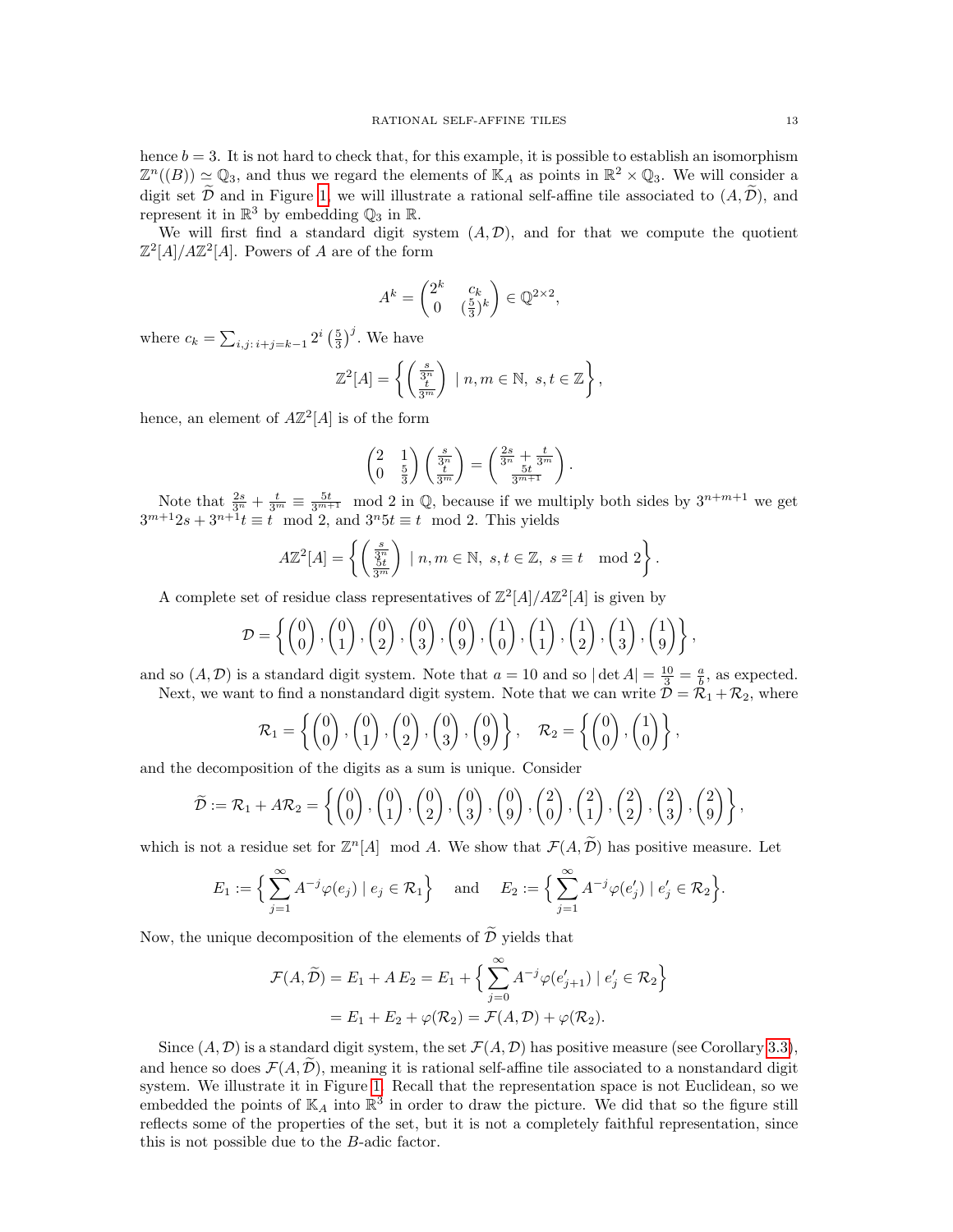

<span id="page-13-0"></span>FIGURE 1. The tile  $\mathcal{F}(A,\widetilde{\mathcal{D}})$ .

## 4. Characters and multiple tiling

The main result of this section states that, whenever  $\mathcal{F}(A, \mathcal{D})$  is a tile, it gives a multiple tiling of  $\mathbb{K}_{A}$ . Before arriving to the proof, we introduce some definitions in order to find the Pontryagin dual of  $\mathbb{K}_A$ , and we give a complete description of its characters. We make use of the character theory of locally compact abelian groups to show that the multiplication by A is ergodic on a certain torus in  $\mathbb{K}_A$ , and use this to prove the existence of the multiple tiling.

4.1. Some basic results and definitions. The module  $\mathbb{Z}^n[A]$  plays a principal role in the study of tilings by rational self-affine tiles. We will prove first that, embedded into the representation space  $K_A$ , this module becomes a lattice, and we show later that it is a translation set for a multiple tiling given by copies of  $\mathcal F$ . First, we formalize the notion of lattice in our setting.

**Definition 4.1** (Lattice). A subset  $\Lambda$  of  $\mathbb{K}_A$  is a *lattice* if it satisfies the three following conditions:

- (1)  $\Lambda$  is a group.
- (2)  $\Lambda$  is uniformly discrete, meaning there exists  $r > 0$  such that every open ball of radius r in  $\mathbb{K}_A$  contains at most one point of  $\Lambda$ .
- (3)  $\Lambda$  is relatively dense, meaning there exists  $R > 0$  such that every closed ball of radius R in  $\mathbb{K}_A$  contains at least one point of  $\Lambda$ .

We show next that  $\varphi(\mathbb{Z}^n[A])$  satisfies these properties. We state a lemma first.

<span id="page-13-1"></span>**Lemma 4.2.** There exists an integer  $K \geq 1$  such that

(4.1) 
$$
\mathbb{Z}^n \cap B\mathbb{Z}^n[B] = \mathbb{Z}^n \cap (B\mathbb{Z}^n + B^2\mathbb{Z}^n + \cdots + B^K\mathbb{Z}^n).
$$

*Proof.* For  $k \geq 1$ , define the lattices

$$
\mathcal{L}_k[B] := \sum_{j=1}^k B^j \mathbb{Z}^n.
$$

Since  $\mathcal{L}_k[B]$  contains  $B\mathbb{Z}^n$  and B is invertible, the lattice  $\mathcal{L}_k[B]$  has full rank. Consider a nonzero integer  $m_k$  such that  $m_k \mathcal{L}_k[B] \subset \mathbb{Z}^n$ . Then  $m_k \mathcal{L}_k[B]$  has finite index in  $\mathbb{Z}^n$ . From this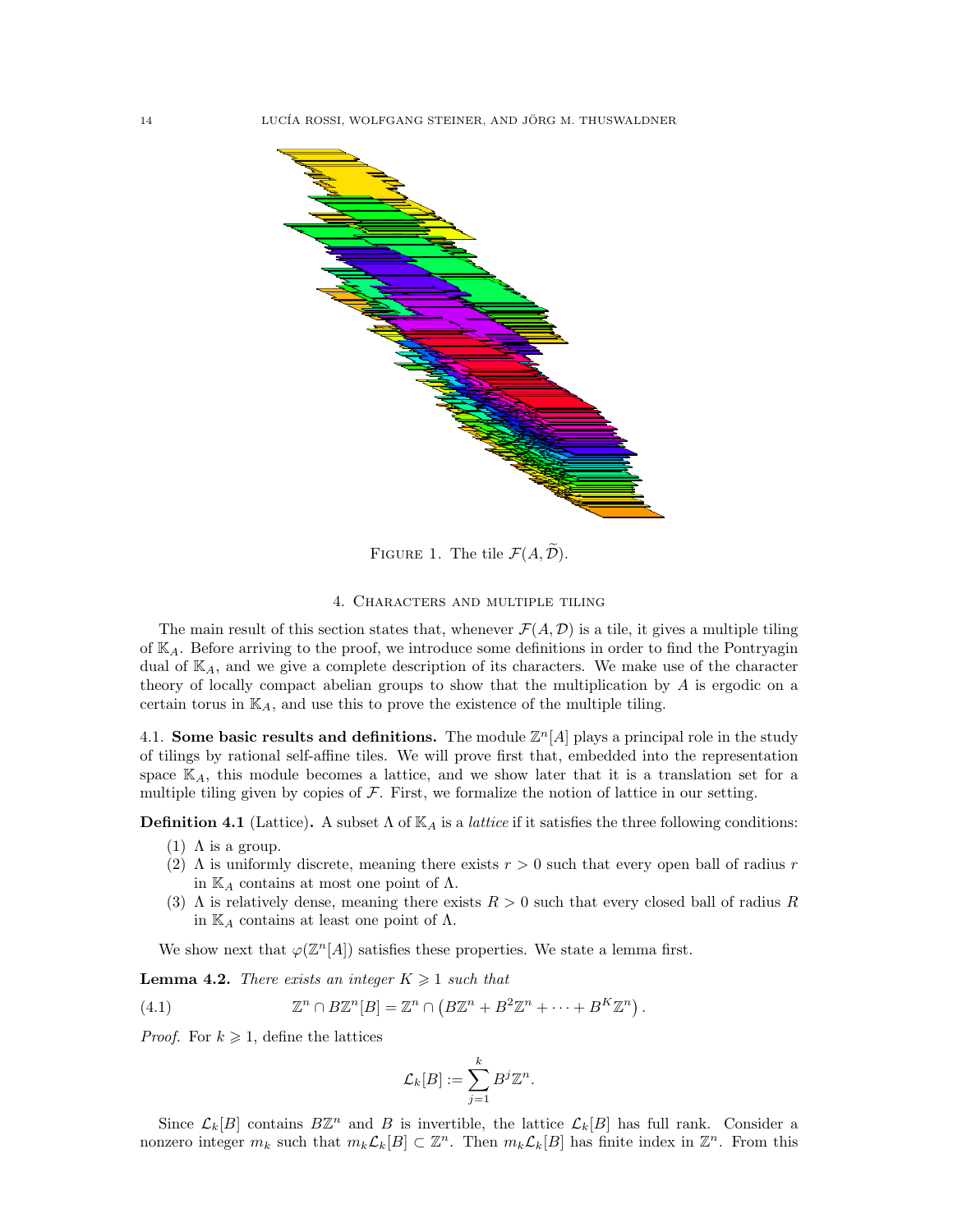fact, one deduces that the intersection  $\mathbb{Z}^n \cap \mathcal{L}_k[B]$  has finite index in  $\mathbb{Z}^n$  for every  $k \geq 1$ . Therefore, the chain of nested lattices

$$
(\mathbb{Z}^n \cap \mathcal{L}_1[B]) \subset (\mathbb{Z}^n \cap \mathcal{L}_2[B]) \subset \cdots \subset (\mathbb{Z}^n \cap B\mathbb{Z}^n[B]) \subset \mathbb{Z}
$$

must eventually stabilize after some  $K \geq 1$ .

<span id="page-14-0"></span>**Proposition 4.3.** The set  $\varphi(\mathbb{Z}^n[A])$  is a lattice in  $\mathbb{K}_A$ .

*Proof.* The fact that  $\varphi(\mathbb{Z}^n[A])$  is a group follows from the additive group structure of  $\mathbb{Z}^n[A]$  because  $\varphi$  is a group homomorphism.

To prove the uniform discreteness of  $\varphi(\mathbb{Z}^n[A])$ , we claim that there exists  $0 < r \leq 1$  such that  $d(\varphi(z),0) \geq r$  for every nonzero  $z \in \mathbb{Z}^n[A]$ . If  $d(\varphi(z),0) \geq 1$  then we are done. Suppose on the contrary that  $\mathbf{d}(\varphi(z),0) < 1$ . Since  $z \in \mathbb{Z}^n[A]$ , we can write it as

(4.2) 
$$
z = \sum_{j=0}^{k} A^j z_j, \quad z_j \in \mathbb{Z}^n,
$$

with  $z_k \neq 0$ , and there is a minimal index k with this property. If  $z_k \notin B\mathbb{Z}^n[B]$ , then  $B^k z \in$  $\mathbb{Z}^n[B]\setminus B\mathbb{Z}^n[B]$ , so one has  $\mathbf{d}_B(z,0) = b^k \mathbf{d}_B(B^k z,0) \geq 1$ , in contradiction to  $\mathbf{d}(\varphi(z),0) < 1$ . Thus,  $z_k \in \mathbb{Z}^n \cap B\mathbb{Z}^n[B]$ . By Lemma [4.2,](#page-13-1) there are vectors  $w_1, w_2, \ldots, w_K \in \mathbb{Z}^n$  such that

$$
z_k = Bw_1 + B^2w_2 + \cdots + B^K w_K.
$$

We claim that, in such case, one must have  $k \leq K$ . Suppose that  $k > K$ . Then

$$
z = A^k z_k + \sum_{j=0}^{k-1} A^j z_j = \sum_{j=0}^{k-K-1} A^j z_j + \sum_{j=k-K}^{k-1} (z_j + w_{k-j}) A^j = \sum_{j=0}^{k-1} A^j z'_j, \quad z'_j \in \mathbb{Z}^n.
$$

However, that would contradict the minimality of k. Therefore,  $k \leq K$ . Now, let m denote the least common multiple of the denominators of the entries of  $A$ . Since  $z$  is a sum of integer vectors multiplied by  $A^k$ ,  $0 \leq k \leq K$ , the non-zero entries of z are at least  $1/m^K$  in absolute value. Hence,  $\mathbf{d}(\varphi(z),0) \geq ||z|| \geq 1/m^K = r.$ 

We now turn to the proof of relative denseness. Let  $(x, y) \in \mathbb{K}_A$  be arbitrary. Choose  $x' \in \mathbb{Z}^n$  to be the closest integer vector to x, so that  $||x-x'|| < 1$ , and choose  $y' \in \mathbb{Z}^n[A]$  such that  $\mathbf{d}_B(y, y') \leq$ 1 (this holds by taking  $y' = {y}_B$ , see Definition [4.6](#page-15-0) below). Hence,  $\mathbf{d}((x, y), (x', y')) \leq 1$ . Choose  $y'' \in \mathbb{Z}^n$  to be the closest integer vector to  $x' - y' \in \mathbb{R}^n$ . Let  $z := y' + y'' \in \mathbb{Z}^n[A]$ . Then  $||x'-z|| = ||x'-y'-y''|| < 1.$  Moreover,  $\mathbf{d}_B(z, y') = \mathbf{d}_B(y'', 0) \leq 1$  because  $y'' \in \mathbb{Z}^n$ . Therefore,  $\mathbf{d}((x',y'),\varphi(z)) \leq 1$ . This yields  $\mathbf{d}((x,y),\varphi(z)) \leq 2$ , which proves the Lemma.

The next step is to define a space  $\mathbb{Z}^n((B^*))$  that will be crucial later when we study the characters of  $\mathbb{K}_A$ . Prior to that, we prove the following Lemma.

<span id="page-14-1"></span>**Lemma 4.4.** The group  $\mathbb{Z}^n[A] \cap \mathbb{Z}^n[B]$  is a lattice in  $\mathbb{R}^n$ .

*Proof.* We show that  $\mathbb{Z}^n[A] \cap \mathbb{Z}^n[B] \subset \mathbb{Z}^n + A\mathbb{Z}^n + \cdots + A^K\mathbb{Z}^n$  for some  $K \geq 1$ . Let  $z \in$  $\mathbb{Z}^n[A] \cap \mathbb{Z}^n[B]$ . Since  $z \in \mathbb{Z}^n[A]$ , write  $z = \sum_{j=0}^k A^j z_j$ , with  $z_j \in \mathbb{Z}^n$ ,  $z_k \neq 0$  and k minimal. If  $k = 0$ , then  $z \in \mathbb{Z}^n$ . Assume  $k \geq 1$ . Since  $z \in \mathbb{Z}^n[B]$ , from solving for  $z_k$  it follows that  $z_k \in \mathbb{Z}^n \cap B\mathbb{Z}^n[B]$ . By Lemma [4.2,](#page-13-1) one can find vectors  $w_1, w_2, \ldots, w_K \in \mathbb{Z}^n$  such that

(4.3) 
$$
z_k = Bw_1 + B^2w_2 + \dots + B^Kw_K,
$$

and by proceeding like in the proof of Proposition [4.3,](#page-14-0) one shows  $k \leq K$ . Therefore the inclusion follows. This implies that  $\mathbb{Z}^n[A] \cap \mathbb{Z}^n[B]$  is contained in a lattice, and also it trivially contains the lattice  $\mathbb{Z}^n$ . Since it is a group, it is itself a lattice.

For an arbitrary lattice  $\Lambda \subset \mathbb{R}^n$ , define its *dual lattice* by

$$
\Lambda^* := \{ x \in \mathbb{Z}^n \mid \langle x, z \rangle \in \mathbb{Z} \text{ for every } z \in \Lambda \},
$$

n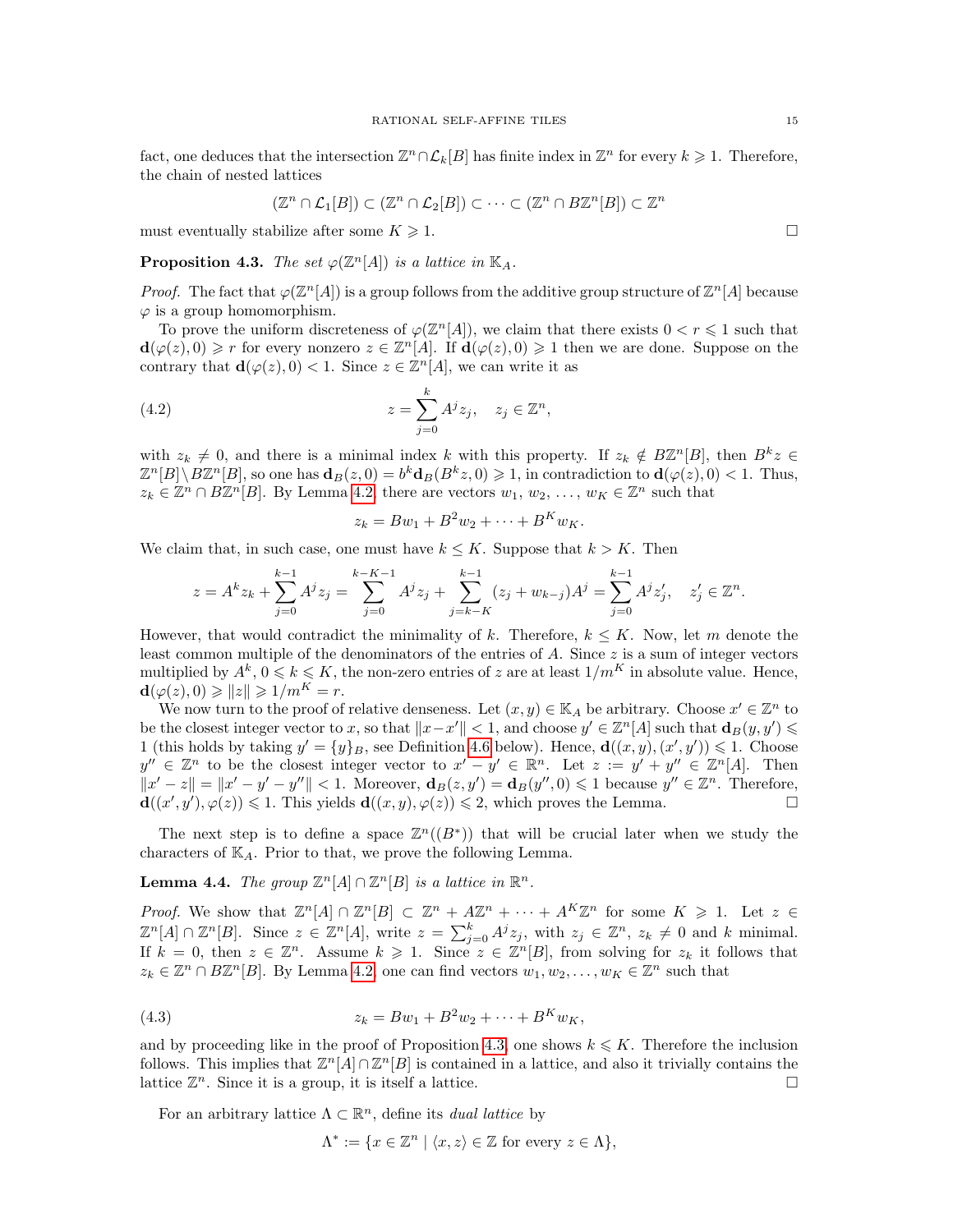where  $\langle \cdot, \cdot \rangle$  denotes the usual scalar product in  $\mathbb{R}^n$ . Denote by  $A^*$  the transpose of A, and let  $\Lambda$ and Γ be full rank lattices such that

.

<span id="page-15-1"></span>(4.4) 
$$
\mathbb{Z}^n[A] \cap \mathbb{Z}^n[B] \subset \Lambda \quad \text{and} \quad \Gamma[A^*] \cap \Gamma[B^*] \subset \Lambda^* \subset \mathbb{Z}^n
$$

This is possible because  $\mathbb{Z}^n[A] \cap \mathbb{Z}^n[B]$  is a lattice by Lemma [4.4,](#page-14-1) and the proof that  $\Gamma[A^*] \cap \Gamma[B^*]$ is also a lattice is analogous.

**Definition 4.5** (*B*-adic and *B*<sup>\*</sup>-adic expansions). Let  $\mathcal{E} \subset \mathbb{Z}^n$  be a complete set of residue classes of  $\mathbb{Z}^n[B]/B\mathbb{Z}^n[B]$  with  $0 \in \mathcal{E}$ . Then every  $y \in \mathbb{Z}^n((B))$  has a unique expansion of the form

<span id="page-15-2"></span>(4.5) 
$$
y = \sum_{j=\nu(y)}^{\infty} B^j y_j, \quad y_j \in \mathcal{E},
$$

which we call the B-adic expansion of y with coefficients in  $\mathcal{E}$ . Recall that  $\nu(0) = \infty$ , so the B-adic expansion of 0 is the empty sum.

Let  $B^*$  denote the transpose of B. Consider the full rank integer lattice  $\Gamma$  satisfying [\(4.4\)](#page-15-1) and let  $\mathcal{E}^* \subset \Gamma \subset \mathbb{Z}^n$  be a complete set of coset representatives of  $\Gamma[B^*]/B^*\Gamma[B^*]$  with  $0 \in \mathcal{E}^*$ . Consider the space  $\mathbb{Z}^n((B^*))$  defined analogously to  $\mathbb{Z}^n((B))$ . Then every  $s \in \mathbb{Z}^n((B^*))$  has a unique expansion of the form

(4.6) 
$$
s = \sum_{j=\nu^*(s)}^{\infty} B^{*j} s_j, \quad s_j \in \mathcal{E}^*,
$$

where  $\nu^*$  is the valuation in  $\mathbb{Z}^n((B^*))$  defined in the same way as  $\nu$ . We call this the  $B^*$ -adic expansion of s with coefficients in  $\mathcal{E}^*$ .

<span id="page-15-0"></span>**Definition 4.6** (*B*-adic and *B*<sup>\*</sup>-adic fractional and integer part). Given  $y \in \mathbb{Z}^n((B))$  with *B*-adic expansion [4.5,](#page-15-2) we define the  $B$ -adic fractional part and the  $B$ -adic integer part of y, respectively, as

<span id="page-15-3"></span>
$$
\{y\}_B := \sum_{j=\nu(y)}^{-1} B^j y_j, \quad [y]_B := \sum_{j=0}^{\infty} B^j y_j.
$$

Given  $s \in \mathbb{Z}^n((B^*))$  with  $B^*$ -adic expansion [4.6,](#page-15-3) we define the  $B^*$ -adic fractional part and the B<sup>∗</sup> -adic integer part of s, respectively, as

$$
\{s\}_B^*:=\sum_{j=\nu^*(s)}^{-1}B^{*j}s_j,\quad \ \ [s]^*_B:=\sum_{j=0}^\infty B^{*j}s_j.
$$

From here onwards, whenever we have a  $B$ -adic series (resp.  $B^*$ -adic series), we assume the coefficients to lie in  $\mathcal E$  (resp.  $\mathcal E^*$ ).

**Remark 4.7.** Recall that  $b = |\mathcal{E}|$ . We claim that, if  $b = 1$ , then the multiple tiling theorem holds. Note that, in this case,  $\det A = a$  is an integer. Indeed, an analogous version of Theorem [4.16](#page-20-0) is proven by Lagarias and Wang in [\[16\]](#page-22-2) for integer matrices. However, they show in [\[16,](#page-22-2) Lemma 2.1] that this results also holds for self-affine tiles associated to expanding real matrices  $A \in \mathbb{R}^{n \times n}$  with integer determinant, as long as there exists an A-invariant lattice in  $\mathbb{R}^n$  containing the difference set  $\mathcal{D} - \mathcal{D}$ . If  $\mathcal{F}(A, \mathcal{D})$  is a rational self-affine tile and  $b = 1$ , then  $\mathbb{Z}^n[A] \cap \mathbb{Z}^n[B]$  is a lattice by Lemma [4.4,](#page-14-1) and it is A-invariant because  $\mathbb{Z}^n[B]/B\mathbb{Z}^n[B]$  is trivial and hence  $A\mathbb{Z}^n[B] \subset \mathbb{Z}^n[B]$ . Consider  $c \in \mathbb{Z} \setminus \{0\}$  such that  $c\mathcal{D} \subset \mathbb{Z}^n$ ; then  $\mathcal{D} - \mathcal{D} \subset \frac{1}{c}(\mathbb{Z}^n[A] \cap \mathbb{Z}^n[B])$ , which is an A-invariant lattice. Therefore, the assumption that  $b \geq 2$  made in Remark [2.6](#page-5-1) also applies to this section.

<span id="page-15-4"></span>**Remark 4.8.** We can assume without loss of generality that  $\mathcal{E}$  has a subset  $\{c_1, \ldots, c_n\}$  such that the lattice  $\Theta := \langle c_1, \ldots, c_n \rangle_{\mathbb{Z}}$  has full rank in  $\mathbb{R}^n$ . To show this, suppose first that  $b \geq n$ . Take a matrix  $R \in \mathbb{Z}^{n \times n}$  whose columns are distinct elements  $\{c_1, \ldots, c_n\}$  of  $\mathcal{E}$ . Consider the integer matrix  $N(t) := tB - R$ , where  $t \in \mathbb{N}$  is chosen so that  $tB \in \mathbb{Z}^{n \times n}$ . Its determinant is  $\det(N(t)) = \det(B) \det(t \cdot Id - AR) = \det(B) \chi_{AR}(t)$ , where  $\chi_{AR}(t) \in \mathbb{Q}[t]$  is the characteristic polynomial of AR. For all but finitely many  $t \in \mathbb{N}$ , it holds that  $\chi_{AR}(t) \neq 0$ . Hence, we can choose t in a way that the column vectors  $\{\tilde{c}_1, \ldots, \tilde{c}_n\}$  of  $N(t)$  are linearly independent, and hence they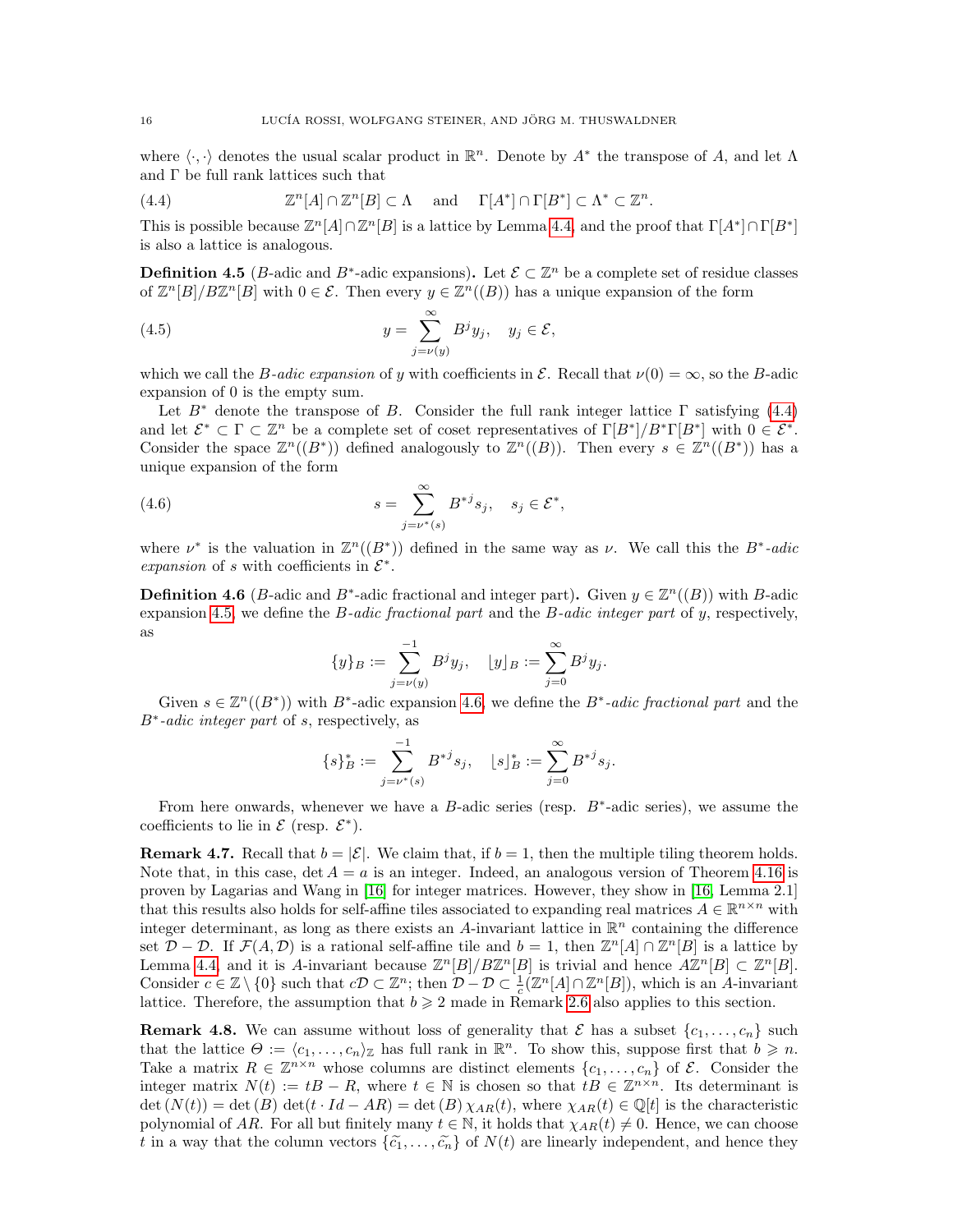span a full rank integer lattice. Note that  $c_j - \tilde{c}_j \in B\mathbb{Z}^n$  for  $j = 1, ..., n$ , so we can replace each  $c_i$  by  $\tilde{c}_i$ , and this produces a new residue set  $\tilde{\mathcal{E}}$  with the required property.

Suppose now that  $1 < b < n$ . Choose  $k \geq 1$  so that  $b^k \geq n$ . Note that a complete set of residues for  $\mathbb{Z}^n[B^k]/B^k\mathbb{Z}^n[B^k]$  is given by  $\mathcal{E} + B\mathcal{E} + \cdots + B^{k-1}\mathcal{E}$ , so  $|\mathbb{Z}^n[B^k]/B^k\mathbb{Z}^n[B^k]| = b^k \geq n$ . Suppose that we consider the digit system  $(A^k, \mathcal{D}_k)$  with  $\mathcal{D}_k$  as in [\(3.1\)](#page-7-3); then  $\mathcal{E}_k$  satisfies the assumption of the previous paragraph. Note that from the iterated set equation [\(3.2\)](#page-7-1) it follows that  $\mathcal{F}(A^k, \mathcal{D}_k) = \mathcal{F}(A, \mathcal{D})$ . Hence, whenever  $|\mathcal{E}| < n$  we can work with  $(A^k, \mathcal{D}_k)$  instead of  $(A, \mathcal{D})$ and with  $\mathcal{E} + B\mathcal{E} + \cdots + B^{k-1}\mathcal{E}$  instead of  $\mathcal{E}$ .

4.2. Character theory. In order to prove the multiple tiling theorem, we use some results on the characters of  $K_A$ . For more on the topic of character theory on locally compact abelian groups, we refer the reader to [\[21,](#page-22-18) Chapter 4].

**Definition 4.9** (Character). A character  $\chi$  on an abelian group G is a continuous function  $\chi: G \to \mathbb{S}^1$  such that  $\chi(x+y) = \chi(x)\chi(y)$  for all  $x, y \in G$ .

<span id="page-16-3"></span>**Lemma 4.10.** The set of all characters of  $G$  constitutes a group, called the Pontryagin dual of G, denoted by  $\widehat{G}$ . It satisfies the following properties:

- (1) The Pontryagin dual of  $\widehat{G}$  is isomorphic to G.
- (2) The Pontryagin dual of the product  $G_1 \times G_2$  is isomorphic to  $\widehat{G}_1 \times \widehat{G}_2$  and the characters are of the form  $\chi = \chi_1 \cdot \chi_2$  with  $\chi_1 \in \widehat{G}_1$  and  $\chi_2 \in \widehat{G}_2$ .
- (3) Given a subgroup  $H \subset G$ , define the annihilator of H on G as

$$
Ann(H) := \{ \chi \in G \mid \chi(H) = 1 \}.
$$

Then  $(\widehat{G/H}) \simeq Ann(H)$  and  $\widehat{H} \simeq \widehat{G}/Ann(H)$ .

*Proof.* See [\[21,](#page-22-18) Chapter 4].  $\Box$ 

It is well known that the characters on  $\mathbb{R}^n$  are given by

<span id="page-16-2"></span><span id="page-16-0"></span>
$$
\chi_r : \mathbb{R}^n \to S^1; \quad x \mapsto \exp(2\pi i \langle x, r \rangle),
$$

where  $r \in \mathbb{R}^n$ , and  $\widehat{\mathbb{R}}^n \simeq \mathbb{R}^n$  via the isomorphism  $r \mapsto \chi_r$ .

For any  $s = \sum_{j=\nu^*(s)}^{\infty} B^{*j} s_j \in \mathbb{Z}^n((B^*))$  with  $s_j \in \mathcal{E}^*$ , define the map

(4.7) 
$$
\chi_s: \mathbb{Z}^n((B)) \to S^1; \quad y \mapsto \exp(2\pi i S_s(y)),
$$

where

(4.8) 
$$
S_s(y) := \sum_{j=\nu^*(s)}^{\infty} \langle \{B^jy\}_B, s_j \rangle.
$$

The map is well defined because  $\{B^j y\}_B = 0$  for all but finitely many indices j. We show next that this map is indeed a character.

<span id="page-16-4"></span>**Proposition 4.11.** For every  $s \in \mathbb{Z}^n((B^*))$ , the map  $\chi_s$  defined in [\(4.7\)](#page-16-0) is continuous and multiplicative, that is,  $\chi_s(y + y') = \chi_s(y)\chi_s(y')$ .

*Proof.* Fix  $s = \sum_{j=\nu^*(s)}^{\infty} B^{*j} s_j \in \mathbb{Z}^n((B^*))$  with  $s_j \in \mathcal{E}^*$ . For the multiplicativity, if suffices to show that  $S_s(y + y') = S_s(y) + S_s(y')$  mod Z. We prove first the following claim: given  $\omega, \omega' \in \mathbb{Z}^n((B))$ , it holds that

(4.9) 
$$
\{\omega\}_B + \{\omega'\}_B - \{\omega + \omega'\}_B \in \Lambda,
$$

where  $\Lambda$  is the lattice satisfying [\(4.4\)](#page-15-1). By definition of the B-adic fractional part,  $\{\omega\}_B + {\{\omega'\}}_B$  –  $\{\omega + \omega'\}_B \in \mathbb{Z}^n[A]$ . Also,

<span id="page-16-1"></span>
$$
\{\omega\}_B + \{\omega'\}_B - \{\omega + \omega'\}_B = (\{\omega\}_B - \omega) + (\{\omega'\}_B - \omega') + (\omega + \omega' - \{\omega + \omega'\}_B) = -[\omega]_B - [\omega']_B + [\omega + \omega']_B \in \mathbb{Z}^n[A^{-1}].
$$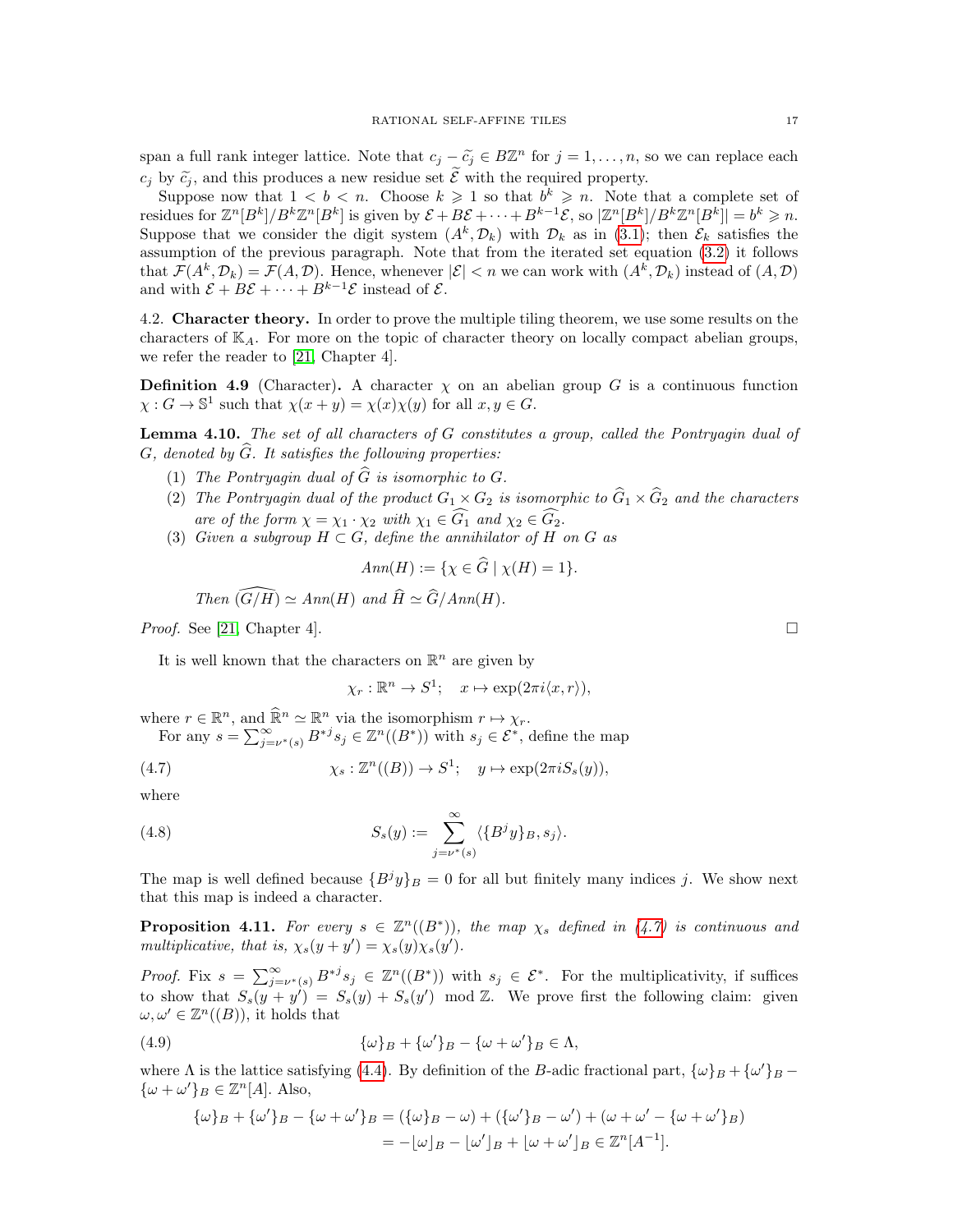Since  $\mathbb{Z}^n[A] \cap \mathbb{Z}^n[A^{-1}] \subset \Lambda$  by definition of  $\Lambda$ , this yields the claim. Now, for any  $y, y'$  we have

<span id="page-17-0"></span>(4.10) 
$$
S_s(y) + S_s(y') - S_s(y + y') = \sum_{j=\nu^*(s)}^{\infty} \langle \{B^j y\}_B + \{B^j y'\}_B - \{B^j (y + y')\}_B, s_j \rangle
$$

where  ${B<sup>j</sup>y}_B + {B<sup>j</sup>y}'_B - {B<sup>j</sup>(y + y')}_B \in \Lambda$  by [\(4.9\)](#page-16-1). The summands in [\(4.10\)](#page-17-0) are nonzero only for a finite number of j's. For every index j, we have  $s_j \in \mathcal{E}^* \subset \Gamma \subset \Lambda^*$ , thus by definition of dual lattice,

$$
\langle \{B^j y\}_B + \{B^j y'\}_B - \{B^j (y + y')\}_B, s_j \rangle \in \mathbb{Z}
$$

and the multiplicativity of  $\chi_s$  is established.

For the continuity, let  $y, y' \in \mathbb{Z}^n((B))$  such that  $\mathbf{d}_B(y, y') \leqslant b^{\nu^*(s)}$ . Then, for every  $j \geqslant \nu^*(s)$ , it holds that  $\mathbf{d}_B(B^jy, B^jy') \leq 1$ , and so  $B^j(y - y') \in \mathbb{Z}^n[[B]]$  which implies  $\{B^j(y - y')\}_B = 0$ . Then  $S_s(y - y') = 0$  and hence, by multiplicativity,  $\chi_s(y) = \chi_s(y')$ . Thus  $\chi_s$  is locally constant and, hence, continuous.

We will show that the Pontryagin dual of  $\mathbb{K}_A$  is isomorphic to  $\mathbb{R}^n \times \mathbb{Z}^n((B^*))$ . To do so, we prove some lemmas first.

<span id="page-17-1"></span>**Lemma 4.12.** Let  $y = \sum_{k=\nu(y)}^{\infty} B^k y_k \in \mathbb{Z}^n((B))$  with  $y_k \in \mathcal{E}$  and  $s = \sum_{j=\nu^*(s)}^{\infty} B^{*j} s_j \in \mathbb{Z}^n((B^*))$ with  $s_j \in \mathcal{E}^*$  be given. Then

$$
S_s(y) = \sum_{j=\nu^*(s)}^{\infty} \langle \{B^j y\}_B, s_j \rangle = \sum_{k=\nu(y)}^{\infty} \langle y_k, \{B^{*k}s\}_B^* \rangle.
$$

Proof. From direct calculation, we obtain

$$
S_s(y) = \sum_{j=\nu^*(s)}^{\infty} \langle \{B^jy\}_B, s_j \rangle = \sum_{j=\nu^*(s)}^{\infty} \langle \sum_{k=\nu(y)}^{-j-1} B^{j+k}y_k, s_j \rangle
$$
  
= 
$$
\sum_{j=\nu^*(s)}^{\infty} \sum_{k=\nu(y)}^{-j-1} \langle y_k, B^{*j+k} s_j \rangle = \sum_{k=\nu(y)}^{\infty} \sum_{j=\nu^*(s)}^{-k-1} \langle y_k, B^{*j+k} s_j \rangle
$$
  
= 
$$
\sum_{k=\nu(y)}^{\infty} \langle y_k, \sum_{j=\nu^*(s)}^{-k-1} B^{*j+k} s_j \rangle = \sum_{k=\nu(y)}^{\infty} \langle y_k, \{B^{*k} s\}_B^* \rangle.
$$

Our next step is to establish a Pontryagin duality between  $\mathbb{Z}^n((B))$  and  $\mathbb{Z}^n((B^*))$ . For that purpose, we express both sets in terms of projective limits. For more on the topic we refer the reader to [\[23\]](#page-22-19). For each  $k \in \mathbb{N}$ , consider the quotients

$$
\mathcal{E}_k := \mathbb{Z}^n[B]/B^k\mathbb{Z}^n[B].
$$

Clearly,  $\mathcal{E}_k \subset \mathcal{E}_{k+1}$  for every k, so we can define the canonical projections

$$
\pi_k: \mathcal{E}_{k+1} \to \mathcal{E}_k, \quad x \mapsto x \mod B^k.
$$

Therefore, we have a projective system

$$
\cdots \longrightarrow \mathcal{E}_{k+1} \xrightarrow{\pi_k} \mathcal{E}_k \xrightarrow{\pi_{k-1}} \mathcal{E}_{k-1} \longrightarrow \ldots \xrightarrow{\pi_1} \mathcal{E}_1,
$$

which entitles the existence of the projective limit

$$
\varprojlim_{k \in \mathbb{N}} \mathcal{E}_k = \{ (M_k)_{k \in \mathbb{N}} \mid M_k \in \mathcal{E}_k \text{ and } \pi_k(M_{k+1}) = M_k \text{ for every } k \},\
$$

and it holds that

(4.11) 
$$
\mathbb{Z}^n((B)) \simeq \varinjlim_{j \in \mathbb{N}} \varprojlim_{k \in \mathbb{N}} B^{-j} \mathcal{E}_k.
$$

Analogously, for  $k \in \mathbb{N}$  consider

<span id="page-17-2"></span>
$$
\mathcal{E}_k^* := \Gamma[B^*]/B^{*k}\Gamma[B^*].
$$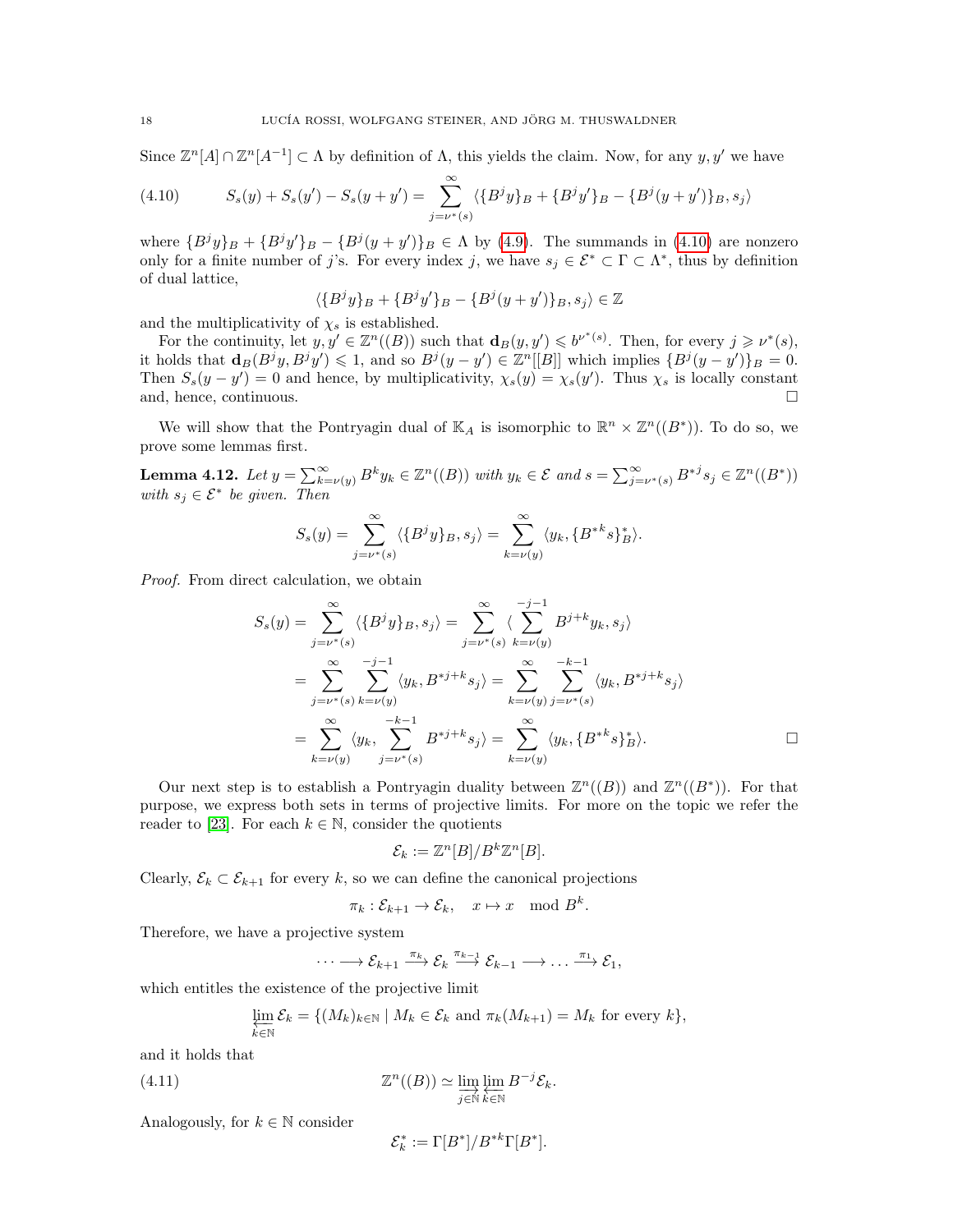Then

$$
\mathbb{Z}^n((B^*)) \simeq \varinjlim_{j \in \mathbb{N}} \varprojlim_{k \in \mathbb{N}} B^{*-j} \mathcal{E}_k^*.
$$

<span id="page-18-1"></span>**Proposition 4.13.** The characters of  $\mathbb{K}_A$  are of the form

$$
\chi_{r,s}: \mathbb{K}_A \to S^1, \quad \chi_{r,s}(x,y) = \chi_r(x)\chi_s(y) = \exp(2\pi i \langle x, r \rangle) \exp(2\pi i S_s(y)),
$$

for  $r \in \mathbb{R}^n$ ,  $s \in \mathbb{Z}^n((B^*))$ , with  $S_s(y)$  as in [\(4.8\)](#page-16-2). Moreover, there is a group morphism given by  $(r, s) \mapsto \chi_{r,s}.$ 

*Proof.* In view of Lemma [4.10](#page-16-3) we have the isomorphism  $\widehat{\mathbb{K}_A} \simeq \widehat{\mathbb{R}^n} \times \widehat{\mathbb{Z}^n((B)})$ . It is known that there is an isomorphism  $\mathbb{R}^n \simeq \widehat{\mathbb{R}^n}$  given by  $r \mapsto \chi_r$ . Consider the map  $\mathbb{Z}^n((B^*)) \to \widehat{\mathbb{Z}^n((B)})$ ,  $s \mapsto \chi_s$ ; we show that it is an isomorphism. We first prove that the group operations are compatible on both sets, that is,  $\chi_{s+s'}(y) = \chi_s(y)\chi_{s'}(y)$  for every  $y = \sum_{j=\nu(y)}^{\infty} B^j y_j \in \mathbb{Z}^n((B))$  with  $y_j \in \mathcal{E}$ . It is enough to show that  $S_{s+s'}(y) = S_s(y) + S_{s'}(y) \mod \mathbb{Z}$ . Applying Lemma [4.12,](#page-17-1) we get

$$
S_s(y) + S_{s'}(y) - S_{s+s'}(y) = \sum_{j=\nu(y)}^{\infty} \langle y_j, \{B^{*j}s\}_B^* + \{B^{*j}s'\}_B^* - \{B^{*j}(s+s')\}_B^* \rangle.
$$

Proceeding in analogy to the proof of Proposition [4.11](#page-16-4) and using the definition of  $B^*$ -adic fractional part, we can see that, for every index  $j \geqslant \nu(y)$ ,

$$
\{B^{*j}s\}_{B}^{*} + \{B^{*j}s'\}_{B}^{*} - \{B^{*j}(s+s')\}_{B}^{*} \subset \Gamma[B^{*}] \cap \Gamma[B^{*-1}] \subset \Lambda^{*} \subset \mathbb{Z}^{n},
$$

with  $\Lambda^*$  as in [\(4.4\)](#page-15-1). Since  $y_j \in \mathcal{E} \subset \mathbb{Z}^n$  for every  $j \geq \nu(y)$  and is finite only for a finite number of indices, this yields the first part of the proof.

Next, we show the injectivity. In view of the first part of the proof, it suffices to show that  $\chi_s \neq 1$  for  $s \neq 0$ . Let  $s = \sum_{j=\nu^*(s)}^{\infty} B^{*j} s_j \in \mathbb{Z}^n((B^*)) \setminus \{0\}$  with  $s_j \in \mathcal{E}^*$ , and consider a point of the form  $B^{-l}c \in \mathbb{Z}^n((B))$  for  $0 \neq c \in \mathcal{E}$  and  $l \in \mathbb{N}$ . Note that  $\{B^{j-l}c\}_B = 0$  whenever  $j \geq l$ . Therefore, applying again Lemma [4.12](#page-17-1) we get

$$
S_s(B^{-l}c) = \sum_{j=\nu^*(s)}^{l-1} \langle B^{j-l}c, s_j \rangle = \sum_{j=\nu^*(s)}^{l-1} \langle c, B^{*j-l}s_j \rangle = \left\langle c, \sum_{j=\nu^*(s)}^{l-1} B^{*j-l}s_j \right\rangle.
$$

Suppose  $\chi_s = 1$ , then  $S_s(B^{-l}c) \in \mathbb{Z}$  for every  $l \in \mathbb{N}$  and every  $c \in \mathcal{E}$ . Recall that in Remark [4.8](#page-15-4) we assumed w.l.o.g. that  $\mathcal E$  has a subset  $\{c_1, \ldots, c_n\}$  such that  $\Theta := \langle c_1, \ldots, c_n \rangle_{\mathbb Z}$  is a full rank lattice in  $\mathbb{R}^n$ . Thus  $S_s(B^{-l}\Theta) \subset \mathbb{Z}$  and hence, by the definition of dual lattice,  $\sum_{j=\nu^*(s)}^{l-1} B^{*l-j}s_j \in \Theta^*$ holds for all  $l \in \mathbb{N}$ . Since  $s \neq 0$ , we have that

$$
\sum_{j=\nu^*(s)}^{l-1} B^{*l-j} s_j \in (B^{*l-\nu^*(s)} \Gamma + \dots + B^* \Gamma) \setminus (B^{*l-\nu^*(s)-1} \Gamma + \dots + B^* \Gamma).
$$

Then  $(B^{*l-\nu^*(s)}\Gamma+\cdots+B^*\Gamma)_{l\geqslant 1}$  is a strictly nested sequence of lattices in  $\mathbb{Q}^n$ . Given l, consider the entries of all the vectors of  $B^{*l-\nu^*(s)}\Gamma + \cdots + B^*\Gamma$  expressed as irreducible fractions, and define  $m_l$  to be the maximum of the denominators of these fractions. It is clear that  $m_l \leqslant m_{l+1}$ . However, note that  $(m_l)_{l\geqslant1}$  does not stabilize: this would imply that, for some lattice  $\Lambda_l$ , there are infinitely many steps in which we can add a point and form a strictly larger lattice, while not increasing the bound on the denominators, which is not possible. This means that  $\Theta^*$  contains points with entries having arbitrarily large denominators, which is a contradiction.

For the surjectivity, consider a character  $\chi \in \mathbb{Z}^n((B))$ . By classical arguments following [\[21,](#page-22-18) p. 139], we obtain from [\(4.11\)](#page-17-2) that

(4.12) 
$$
\widehat{\mathbb{Z}^n((B))} \simeq \varprojlim_{j \in \mathbb{N}} \varinjlim_{k \in \mathbb{N}} \widehat{B^{-j}\mathcal{E}_k}.
$$

Since  $B^{-j}\mathcal{E}_k = B^{-j}\mathbb{Z}^n[B]/B^{k-j}\mathbb{Z}^n[B]$  is a finite group of cardinality  $b^k$ , so is its dual. Consider the group

<span id="page-18-0"></span>
$$
G_{j,k} := B^{*j-k} \Gamma[B^*]/B^{*j} \Gamma[B^*],
$$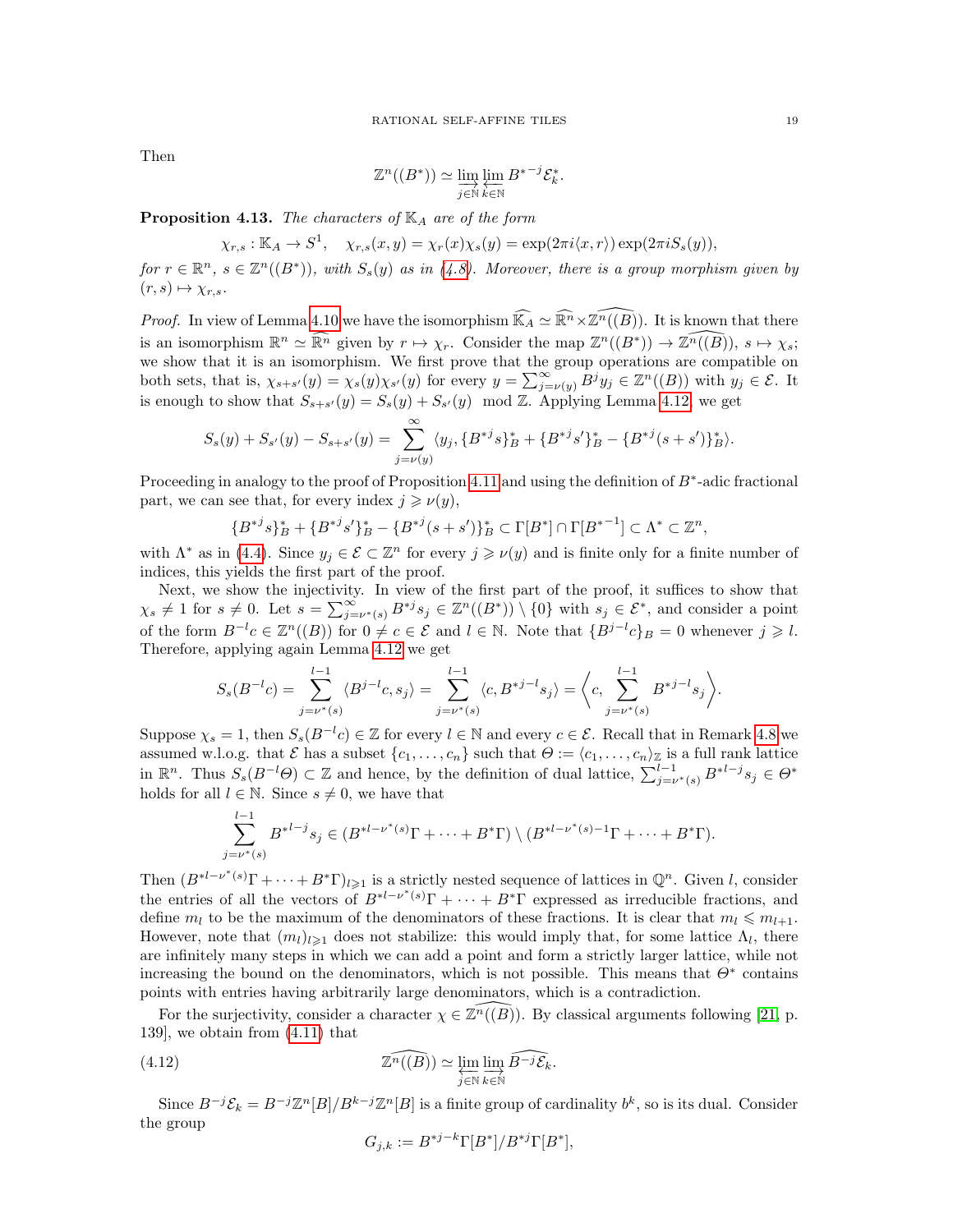and note that  $|G_{j,k}| = b^k$  because  $\Gamma$  is a full rank lattice (and hence, isomorphic to  $\mathbb{Z}^n$ ). Given  $s \in G_{j,k}$ , we can regard it as an element in  $B^{*j-k} \mathcal{E}^* + \cdots + B^{*j-1} \mathcal{E}^*$  and consider the character  $\chi_s$  as in [\(4.7\)](#page-16-0). Note that  $\chi_s \in \text{Ann}(B^{k-j}\mathbb{Z}^n[B])$  (see Lemma [4.10\)](#page-16-3); hence,  $\chi_s$  is a character of  $B^{-j}\mathcal{E}_k$ . Also, for  $s \neq 0$  in  $G_{j,k}$ , there is  $y \in B^{-j}\mathcal{E}_k$  such that  $S_s(y) \neq 0$ : in fact, there exists l with  $j - k \leq l \leq j - 1$  with  $s_l \neq 0$ ; since  $\mathcal E$  spans a full rank lattice, find  $c \in \mathcal E$  such that  $\langle c, s_l \rangle \neq 0$ and take  $y = B^{-l}c$ . Hence all the characters  $\chi_s$  for  $s \in G_{j,k}$  are distinct over  $B^{-j}\mathcal{E}_k$ , and since  $|B^{-j}\mathcal{E}_k| = b^k = |G_{j,k}|$ , this implies that  $\widehat{B^{-j}\mathcal{E}_k} \simeq G_{j,k}$ , so [\(4.12\)](#page-18-0) yields

$$
\widehat{\mathbb{Z}^n((B))} \simeq \varprojlim_{j \in \mathbb{N}} \varinjlim_{k \in \mathbb{N}} G_{j,k}
$$

It is not hard to establish an isomorphism  $G_{j,k} \simeq B^{*j} \mathcal{E}_k^*$ , and so

$$
\chi \in \varprojlim_{j \in \mathbb{N}} \varinjlim_{k \in \mathbb{N}} \{ \chi_s \mid s \in G_{j,k} \} \simeq \varprojlim_{j \in \mathbb{N}} \varinjlim_{k \in \mathbb{N}} B^{*-j} \mathcal{E}_k^* \simeq \mathbb{Z}^n((B^*)),
$$

therefore every character  $\chi$  is of the form  $\chi = \chi_s$  for some  $s \in \mathbb{Z}^n((B^*$ 

4.3. Multiple tiling theorem. In this final section, we will prove that rational self-affine tiles give a multiple tiling of the representation space. We will make use of the character theory we have developed in the previous section.

Recall that the set  $\varphi(\mathbb{Z}^n[A])$  is a lattice by Lemma [4.3,](#page-14-0) hence the torus  $\mathbb{T} := \mathbb{K}_A/\varphi(\mathbb{Z}^n[A])$  is well defined and compact. We endow it with the normalized quotient measure  $\bar{\mu}$ , which is the Haar measure on  $\mathbb T$ . Denote the multiplication by A on  $\mathbb T$  as

$$
\tau_A: \mathbb{T} \to \mathbb{T}; \quad (x, y) \mapsto A(x, y) \mod \varphi(\mathbb{Z}^n[A]),
$$

which is well defined because  $\varphi(\mathbb{Z}^n[A])$  is A-invariant. We will prove that this map is ergodic by using the following lemma.

<span id="page-19-0"></span>**Lemma 4.14.** If G is a compact abelian group with normalized Haar measure and  $\tau : G \to G$  is a surjective continuous endomorphism of G, then  $\tau$  is ergodic if and only if the trivial character  $\chi = 1$  is the only character of G that satisfies  $\chi \circ \tau^k = \chi$  for some  $k \geq 1$ .

*Proof.* See [\[28,](#page-22-20) Theorem 1.10.1].

We are in position to prove the following result.

<span id="page-19-1"></span>**Lemma 4.15.** The map  $\tau_A$  is ergodic.

Proof. Because A is an invertible matrix,  $\tau_A$  is a continuous surjective homomorphism. We first prove that it is measure preserving. Note that  $\varphi(\mathbb{Z}^n[A])$  is a sublattice of index a of  $A^{-1}\varphi(\mathbb{Z}^n[A])$ . This implies that, for any measurable set  $E \subset \mathbb{T}$ ,

$$
\bar{\mu}(\tau_A^{-1}(E)) = \bar{\mu}(\{(x, y) \in \mathbb{T} \mid A(x, y) \mod \varphi(\mathbb{Z}^n[A]) \in E\})
$$
  
\n
$$
= \bar{\mu}(\{(x, y) \in \mathbb{T} \mid (x, y) \mod A^{-1}\varphi(\mathbb{Z}^n[A]) \in A^{-1}E\})
$$
  
\n
$$
= a \bar{\mu}(\{(x, y) \in \mathbb{T} \mid (x, y) \mod \varphi(\mathbb{Z}^n[A]) \in A^{-1}E\})
$$
  
\n
$$
= a \bar{\mu}(A^{-1}E) = \bar{\mu}(E).
$$

By Proposition [4.13,](#page-18-1) the characters of  $\mathbb{K}_A$  are of the form  $\chi_{r,s}$  for  $r \in \mathbb{R}^n$ ,  $s \in \mathbb{Z}^n((B^*))$ . Since  $\mathbb{T} = \mathbb{K}_A/\varphi(\mathbb{Z}^n[A]),$  by Lemma [4.10](#page-16-3) there is an isomorphism  $\widehat{\mathbb{T}} \simeq \text{Ann}(\varphi(\mathbb{Z}^n[A]))$ ; this means that a character of  $\mathbb T$  is of the form  $\chi_{r,s}$  and satisfies  $\chi_{r,s}(\varphi(z))=1$  for every  $z\in\mathbb Z^n[A]$ . Suppose there exists a character  $\chi_{r,s} \in \hat{\mathbb{T}}$  satisfying  $\chi_{r,s} \circ \tau_A^k = \chi_{r,s}$  for some  $k \geq 1$ . In view of Lemma [4.14,](#page-19-0) it suffices to show that  $\chi_{r,s}$  is constantly equal to 1. We have that, for every  $(x, y) \in \mathbb{T}$ ,

$$
\chi_{r,s} \circ \tau_A^k(x,y) = \chi_{r,s}(x,y),
$$

meaning

$$
\exp(2\pi i(\langle r, A^k x\rangle + S_s(A^k y))) = \exp(2\pi i(\langle r, x\rangle + S_s(y)))
$$

with  $S_s$  defined in [\(4.8\)](#page-16-2). Letting  $y = 0$  implies

$$
\langle r, A^k x \rangle = \langle r, x \rangle \mod \mathbb{Z}
$$

)).  $\qquad \qquad \Box$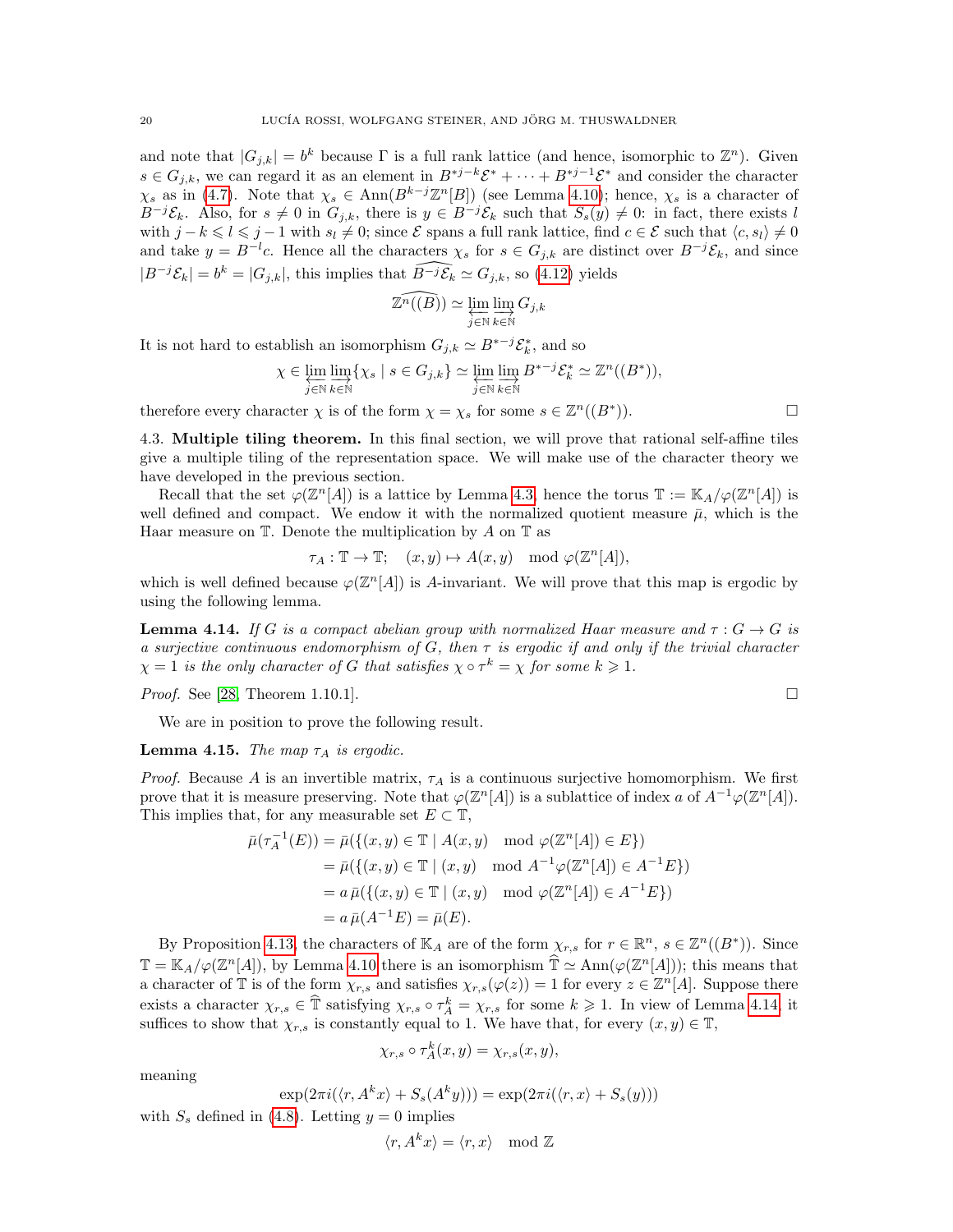and so, for every  $x \in [0,1]^n$ ,

$$
\langle A^{*k}r - r, x \rangle \in \mathbb{Z},
$$

which can only be true if  $A^{*k}r - r = 0$ . Suppose  $r \neq 0$ ; this implies that  $A^{*k}$  has 1 as an eigenvalue, and so therefore  $A$  has 1 as an eigenvalue, which contradicts the fact that  $A$  is expanding. Hence,  $r = 0$ .

Next, we prove that  $\chi_{(0,s)} \in \hat{\mathbb{T}}$  implies  $s = 0$ . For every  $z \in \mathbb{Z}^n[A]$  we have  $1 = \chi_{(0,s)}(\varphi(z)) =$  $\chi_0(z)\chi_s(z) = \chi_s(z)$ . Consider points of the form  $z = A^lc = B^{-lc}$  with  $l \geq 1, c \in \mathcal{E}$ . Then  $S_s(B^{-l}c) = \langle c, {B^*}^{-l}s \rangle_B^* \rangle \in \mathbb{Z}$ . Recall that  $\mathcal E$  contains a subset that spans a full rank lattice  $Θ$ . By the definition of dual lattice, this implies that  ${B^*}^{-l} s)_B^* ∈ Θ^*$  for every  $l \ge 1$ . Suppose  $s \neq 0$ , then the leading B<sup>\*</sup>-adic coefficient satisfies  $s_{\nu^*(s)} \in \Gamma \setminus B^*$ , because the coefficients live in  $\mathcal{E}^* \subset \Gamma$  which is defined to be a residue set for  $\Gamma[B^*]/B^*\Gamma[B^*]$ . Moreover, we have that

$$
\{B^{*-l}s\}_B^* \in (B^{*-l}\Gamma + \dots + B^{*-1}\Gamma + \Gamma) \setminus (B^{*-l+1}\Gamma + \dots + B^{*-1}\Gamma + \Gamma).
$$

Define inductively  $\Lambda_0 := \Gamma$  and  $\Lambda_{l+1}$  the lattice spanned by  $\Lambda_l$  and  $\{B^{*-1}s\}_B^*$ . Then  $(\Lambda_l)_{l\geqslant1}$  is a strictly nested sequence of lattices in  $\mathbb{Q}^n$ , all of which are contained in  $\Theta^*$ . Given l, consider the entries of all the vectors of  $\Lambda_l$  expressed as irreducible fractions, and define  $m_l$  to be the maximum of the denominators of these fractions. It is clear that  $m_l \leq m_{l+1}$ . However, note that  $(m_l)_{l\geq 1}$ does not stabilize: this would imply that, for some lattice  $\Lambda_l$ , there are infinitely many steps in which we can add a point and form a strictly larger lattice, while not increasing the bound on the denominators, which is not possible. Hence the sequence of denominators  $(m_l)_{l\geq 1}$  tends to infinity. This contradicts the uniform discreteness of the lattice  $\Theta^*$ . .

We arrive at our final result. The proof is based on the one of [\[16,](#page-22-2) Theorem 1.1]. For completeness, we include it here. We recall the reader of the definition of multiple tiling given in Definition [3.5.](#page-10-2)

<span id="page-20-0"></span>**Theorem 4.16.** Let  $\mathcal{F} = \mathcal{F}(A, \mathcal{D})$  be a rational self-affine tile. Then  $\mathcal{F} + \varphi(\mathbb{Z}^n[A])$  is a multiple tiling of  $\mathbb{K}_A$ .

*Proof.* Let  $\bar{\mu}$  be the normalized Haar measure on the torus  $\mathbb{T} = \mathbb{K}_A/\varphi(\mathbb{Z}^n[A])$ . Consider the canonical projection  $\pi : \mathbb{K}_A \to \mathbb{T}$ , and define the function  $\Phi : \mathbb{T} \to \mathbb{Z}_{\geq 0}$  as

$$
\Phi(x, y) := |\pi^{-1}(x, y) \cap \mathcal{F}|,
$$

meaning  $\Phi$  counts the points on  $\mathcal F$  that are congruent to  $(x, y)$  modulo  $\varphi(\mathbb Z^n[A])$ . Since  $\mathcal F$  is compact,  $\Phi$  is finite everywhere, hence it is well defined. Also,  $\Phi$  is positive in a set of positive measure since  $\mu(\mathcal{F}) > 0$ . If we prove that  $\Phi(x, y)$  is equal almost everywhere to some  $k \in \mathbb{N}$ , this implies the statement of the theorem: it means that almost every point of  $K_A$  gets covered by exactly k translates of F when translating via the set  $\varphi(\mathbb{Z}^n[A])$ . Note that  $\Phi$  is constant almost everywhere if and only if there exists k such that every  $S \subset \mathbb{T}$  satisfies

(4.13) 
$$
\int_{S} \Phi(x, y) d\bar{\mu}(x, y) = k \bar{\mu}(S).
$$

<span id="page-20-2"></span>To obtain this, we show first that  $\Phi$  satisfies

(4.14) 
$$
\Phi(x,y) = \frac{1}{a} \sum_{(x',y') \in \tau_A^{-1}(x,y)} \Phi(x',y'),
$$

where  $\tau_A$  is the multiplication by A on the torus.

Using the set equation [\(2.14\)](#page-6-3) of F and the fact that  $\varphi(\mathcal{D}) \subset \varphi(\mathbb{Z}^n[A])$ , we have

<span id="page-20-1"></span>(4.15)  

$$
|\pi^{-1}(x, y) \cap A\mathcal{F}| = \left|\pi^{-1}(x, y) \bigcap \left(\bigcup_{d \in \mathcal{D}} (\mathcal{F} + \varphi(d))\right)\right|
$$

$$
= \left|\bigcup_{d \in \mathcal{D}} (\pi^{-1}(x, y) - \varphi(d)) \cap \mathcal{F}\right|
$$

$$
= \sum_{d \in \mathcal{D}} |\pi^{-1}(x, y) \cap \mathcal{F}| = a \Phi(x, y).
$$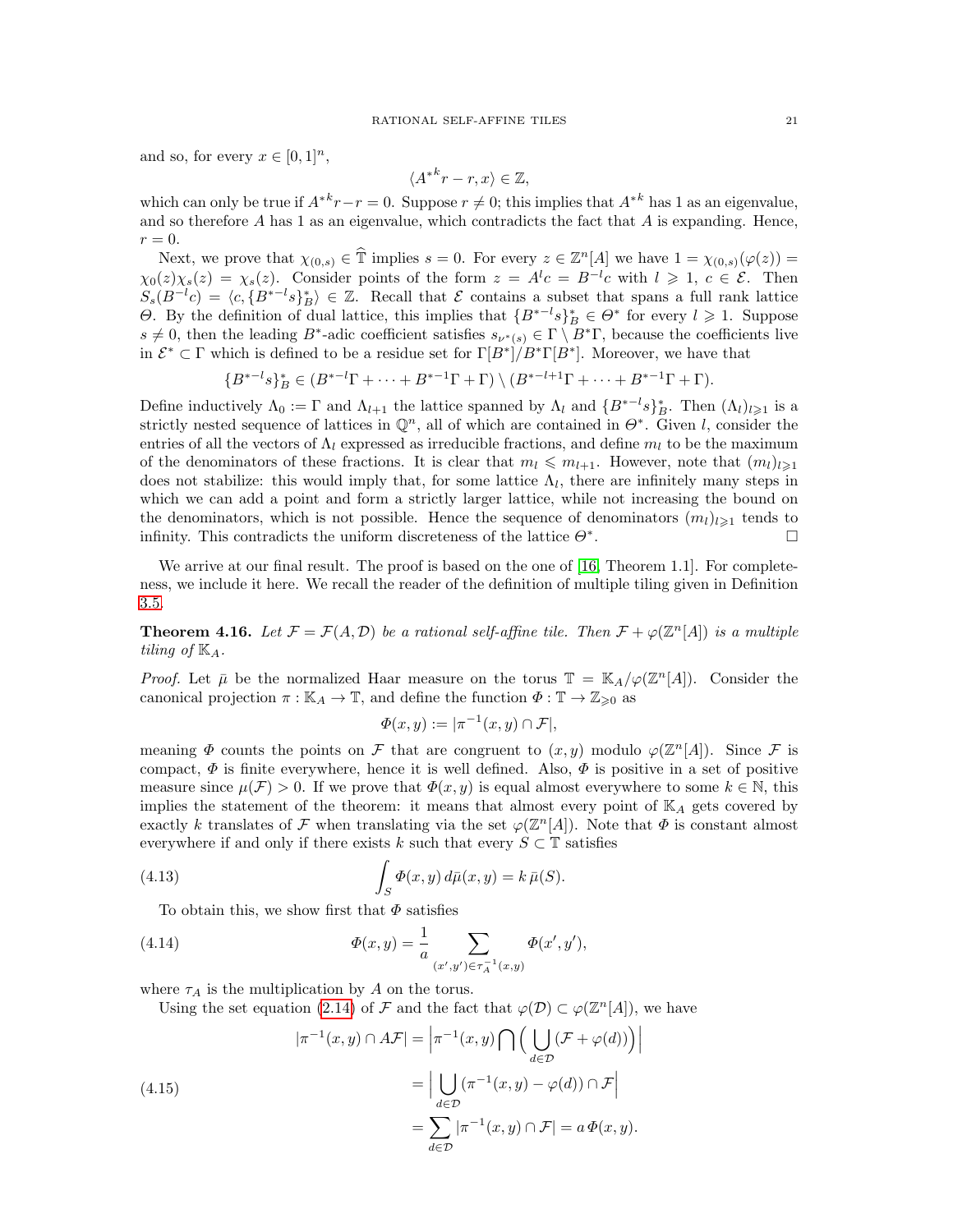Recall that the index of the sublattice  $A\varphi(\mathbb{Z}^n[A])$  of  $\varphi(\mathbb{Z}^n[A])$  is a, which implies that  $|\tau_A^{-1}(x,y)| =$ a, and so

<span id="page-21-6"></span>(4.16) 
$$
|\pi^{-1}(x,y) \cap A\mathcal{F}| = \frac{1}{a} \sum_{(x',y') \in \tau_A^{-1}(x,y)} |\pi^{-1}(\tau_A(x',y')) \cap A\mathcal{F}|.
$$

Also, for any  $(u, v) \in \mathbb{K}_A$ , it holds that  $|((u, v)+\varphi(\mathbb{Z}^n[A])) \cap A\mathcal{F}| = a|((u, v)+A\varphi(\mathbb{Z}^n[A])) \cap A\mathcal{F}|$ , and hence, for each  $(x', y') \in \tau_A^{-1}(x, y)$ ,

<span id="page-21-7"></span>
$$
(4.17) \qquad |\pi^{-1}(\tau_A(x',y')) \cap A\mathcal{F}| = a \, |A\pi^{-1}(x',y') \cap A\mathcal{F}| = a \, |\pi^{-1}(x',y') \cap \mathcal{F}| = a \, \Phi(x',y').
$$

Thus from [\(4.16\)](#page-21-6) and [\(4.17\)](#page-21-7) follows that

<span id="page-21-8"></span>(4.18) 
$$
|\pi^{-1}(x,y) \cap A\mathcal{F}| = \sum_{(x',y') \in \tau_A^{-1}(x,y)} \Phi(x',y').
$$

Combining [\(4.15\)](#page-20-1) and [\(4.18\)](#page-21-8) yields [\(4.14\)](#page-20-2). Applying [\(4.14\)](#page-20-2) and doing the change of variables  $(x, y) \mapsto \tau_A(x, y)$  we get

<span id="page-21-9"></span>(4.19) 
$$
\int_{S} \Phi(x, y) d\bar{\mu}(x, y) = \int_{S} \frac{1}{a} \sum_{(x', y') \in \tau_A^{-1}(x, y)} \Phi(x', y') d\bar{\mu}(x, y)
$$

$$
= \int_{\tau_A^{-1}(S)} \frac{1}{a} \sum_{\tau_A(x', y') = \tau_A(x, y)} \Phi(x', y') a d\bar{\mu}(x, y)
$$

$$
= \int_{\tau_A^{-1}(S)} \Phi(x, y) d\bar{\mu}(x, y).
$$

Because the map  $\tau_A$  is ergodic by Lemma [4.15,](#page-19-1) iterating [\(4.19\)](#page-21-9)  $j \geqslant 1$  times and afterwards applying the ergodic theorem (see [\[6,](#page-21-10) Theorem 3.20]), yields

(4.20)  
\n
$$
\int_{S} \Phi(x, y) d\bar{\mu}(x, y) = \int_{\tau_{A}^{-j}(S)} \Phi(x, y) d\bar{\mu}(x, y)
$$
\n
$$
= \int_{\mathbb{T}} 1_{s}(\tau_{A}^{j}(x, y)) \Phi(x, y) d\bar{\mu}(x, y)
$$
\n
$$
= \int_{\mathbb{T}} \Big(\frac{1}{N} \sum_{j=1}^{N} 1_{s}(\tau_{A}^{j}(x, y))\Big) \Phi(x, y) d\bar{\mu}(x, y)
$$
\n
$$
\xrightarrow[N \to \infty]{} \bar{\mu}(S) \int_{\mathbb{T}} \Phi(x, y) d\bar{\mu}(x, y) = k \bar{\mu}(S),
$$

and this concludes the proof.  $\Box$ 

### **REFERENCES**

- <span id="page-21-2"></span>[1] Shigeki Akiyama, Christiane Frougny, and Jacques Sakarovitch. Powers of rationals modulo 1 and rational base number systems. Israel J. Math., 168:53–91, 2008.
- <span id="page-21-1"></span>[2] Li-Xiang An and Ka-Sing Lau. Characterization of a class of planar self-affine tile digit sets. Trans. Amer. Math. Soc., 371(11):7627–7650, 2019.
- <span id="page-21-0"></span>[3] Christoph Bandt. Self-similar sets. V. Integer matrices and fractal tilings of  $\mathbb{R}^n$ . Proc. Amer. Math. Soc., 112(2):549–562, 1991.
- <span id="page-21-3"></span>[4] Valérie Berthé, Anne Siegel, Wolfgang Steiner, Paul Surer, and Jörg M. Thuswaldner. Fractal tiles associated with shift radix systems. Adv. Math., 226(1):139–175, 2011.
- <span id="page-21-4"></span>[5] David S. Dummit and Richard M. Foote. Abstract algebra. John Wiley & Sons, Inc., Hoboken, NJ, third edition, 2004.
- <span id="page-21-10"></span>[6] Manfred Einsiedler and Thomas Ward. Ergodic theory with a view towards number theory, volume 259 of Graduate Texts in Mathematics. Springer-Verlag London, Ltd., London, 2011.
- <span id="page-21-5"></span>[7] Herbert Federer. Geometric measure theory. Die Grundlehren der mathematischen Wissenschaften, Band 153. Springer-Verlag New York Inc., New York, 1969.